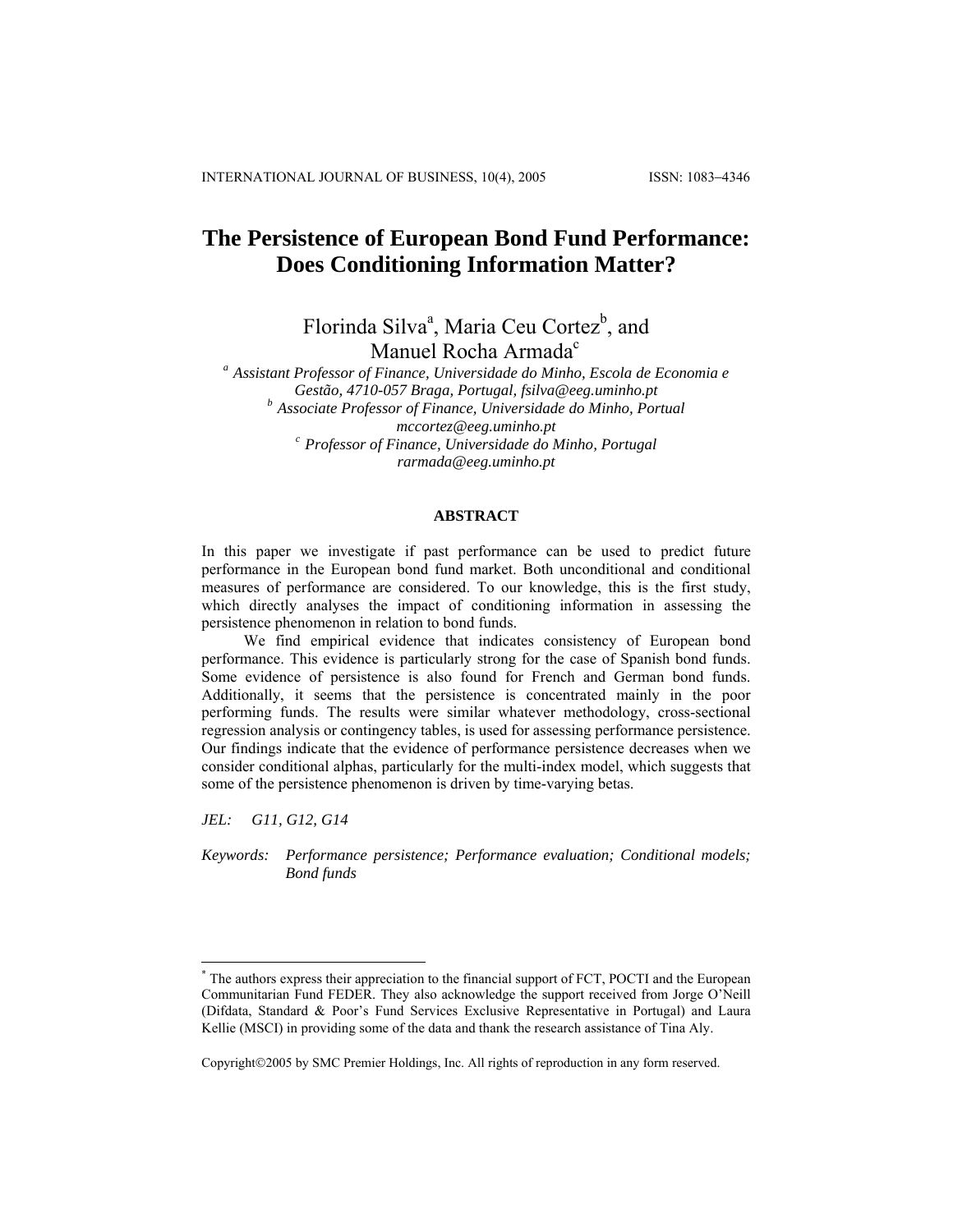# **I. INTRODUCTION**

The capacity of mutual fund managers to present consistently superior performance has been an important issue along with overall performance and, more recently, some studies have concentrated specifically on this issue. Performance persistence means that a fund with a good performance in the past is also likely to have a good performance in the future, or that a fund that in the past was a bad performing fund is likely to continue as a poorly performing fund in the future. Evidence of performance persistence represents not only a violation of the efficient market hypothesis but also suggests that investors may realise abnormal returns by purchasing recently good performing funds and selling recently bad performing funds.

Empirical evidence on this issue is mixed. Some studies have found evidence of fund performance persistence while others have not. Also, in some cases, the conclusion is different depending on the evaluation horizon. Hendricks, Patel and Zeckhauser (1993) found persistence only in the short run while Elton, Gruber and Blake (1996) found evidence of long-term persistence. Others found that it is dependent on the period of the study. For example, Malkiel (1995) found evidence of persistence in the 1970s but not during the 1980s. Finally, some studies have found evidence of persistence mainly in the best performing funds (Elton, Gruber and Blake, 1996) while others have found evidence of persistence for the poorly performing funds (Christopherson, Ferson and Glassman, 1998).

The use of conditioning information is one of the most recent developments on mutual fund performance. As there is now widespread empirical evidence suggesting that predetermined information variables (related to economic conditions) are useful in predicting stock and bond returns, measures of performance should take this information into account and, consequently, assume that expected returns and risks are time-varying (conditional) instead of constant (unconditional). Previous empirical findings on fund performance and on the persistence of performance which are based on unconditional measures may be biased due to the covariance between expected market returns and the conditional measure of risk. Recent studies seem to suggest that conditional performance measures make fund performance look better (e.g. Ferson and Schadt, 1996; Chen and Knez, 1996; Dahlquist and Söderlind, 1999) and might have better capacity to detect persistence of performance (e.g.: Christopherson, Ferson and Glassman 1998; Christopherson, Ferson and Turner, 1999). The underlying argument is that evidence of persistence of performance using unconditional measures may reflect the persistence of the confounding co-movement between risk and expected returns, rather than "true" persistence of performance. Hence, it is important to control for this possibility before reaching any conclusion regarding the predicting capacity of past performance.

On the other hand, the majority of the empirical studies that use conditional measures in portfolio performance evaluation involve mainly the US market<sup>1</sup> and refer almost exclusively to stock funds or pension funds (composed mostly by stocks), in spite of the great importance that bond funds assume in some markets, particularly in the European market<sup>2</sup>. We contributed to this literature in a recent paper where we have addressed the impact of conditioning information on the measured performance of a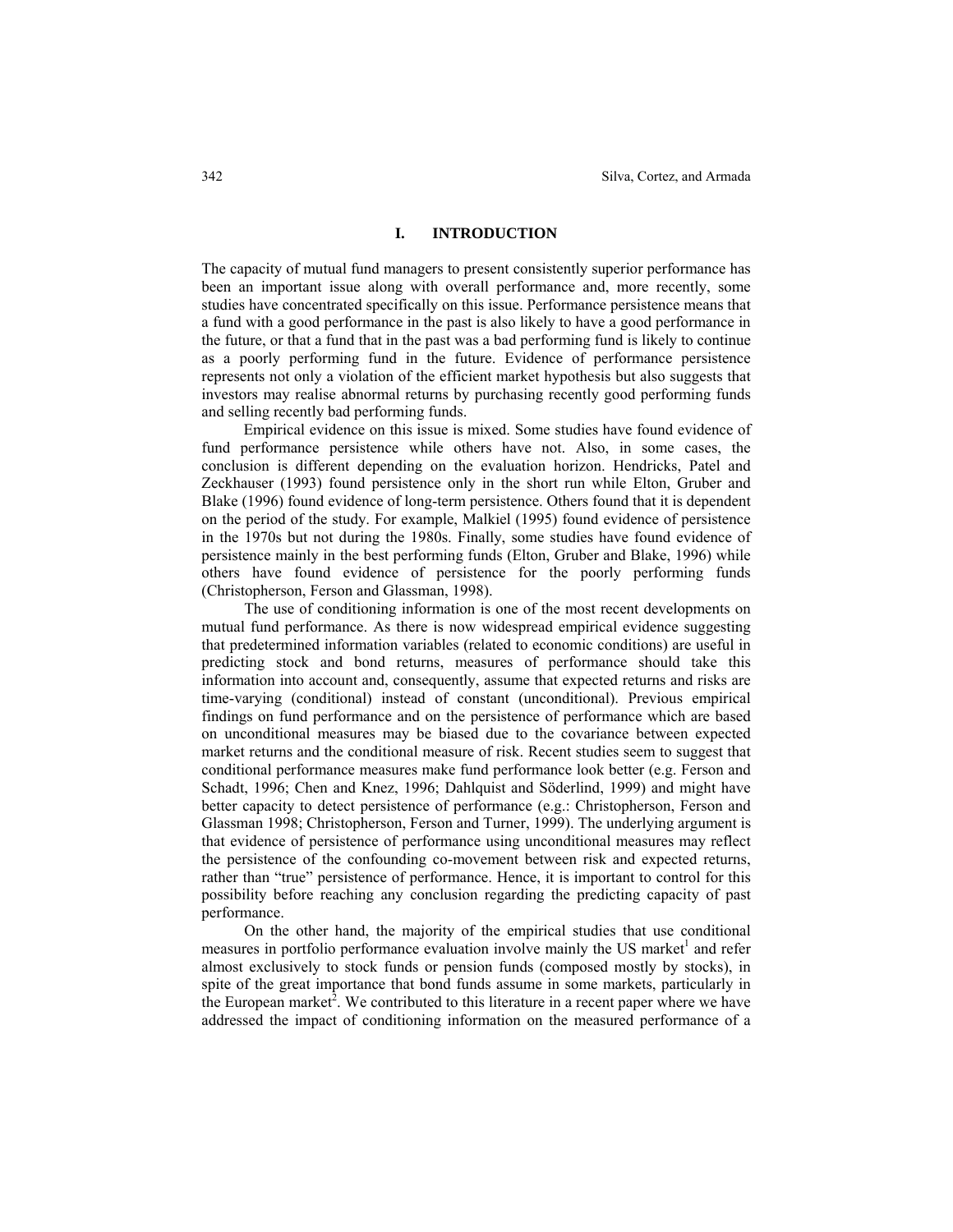large sample of European bond funds (Silva, Cortez and Armada, 2003a). Furthermore, instead of assuming a set of variables or just using the same variables commonly used as conditioning information for the stock market, we first started by investigating the predictive ability of some variables, motivated by economic reasons (Silva, Cortez and Armada, 2003b). This procedure allowed us to incorporate, in the performance evaluation models, the information variables which previously appeared as significant. Thus, this study is a natural extension of those two papers. The objective is to evaluate the persistence phenomenon in the European bond fund market and, in particular, to investigate the extent to which conditional measures lead to different inferences on performance persistence. The results show that the evidence in favour of performance persistence decreases when we consider conditional measures. However, we still find that in some cases past performance may be used to predict future performance. This is the case of Spanish bond funds and, to a less extent, of French and German bond funds.

The remaining of the paper is organised as follows. In the next section we review the existing evidence on fund performance persistence, particularly for bond funds. In Section III we present the measures used to evaluate bond fund performance. In Section IV we describe our database. In Section V we provide evidence on the performance persistence over a period of three years, considering several performance measures. Finally, in Section VI we summarise the results and present the main conclusions.

## **II. REVIEW OF THE LITERATURE**

Studies on performance persistence differ on the return measure used: raw returns, net returns and risk-adjusted returns. Those that use risk-adjusted returns, in most cases, consider unconditional measures alone. As mentioned before, however, evidence of persistence of performance using unconditional measures may simply reflect the persistence of the confounding co-movement between risk and expected returns, rather than "true" persistence of management. Therefore, before reaching any conclusion regarding the predicting capacity of past performance it is important to control for this possibility. Studies on persistence also differ on the methodology used: cross-sectional regressions (Kahn and Rudd, 1995), contingency tables (Khan and Rudd, 1995; Malkiel, 1995) and performance-ranked portfolios (Elton, Gruber and Blake, 1996).

For the specific case of the persistence on bond fund performance, Kritzman (1983), using ranking percentiles for the period of 1972 to 1981, found no evidence of persistence. Considering fund returns for two 5-year periods each manager's percentile ranking for both 5-year periods was computed and a cross-sectional regression analysis using the percentile ranking in the first 5-year period as the independent variable and the percentile ranking in the subsequent 5-year period as the dependent variable was performed.

Considering risk-adjusted returns, Blake, Elton and Gruber (1993) also investigated the forecasting ability of past performance for bond funds. They use two different samples: a small sample, including funds that ceased to exist, and a second one which is larger, but biased<sup>3</sup>. Their 10-year sample period (1979 to 1988) was divided into two 5-year periods and in 3-year periods. Alphas from both a single-index and a multi-index model were calculated for these subperiods, as well as rank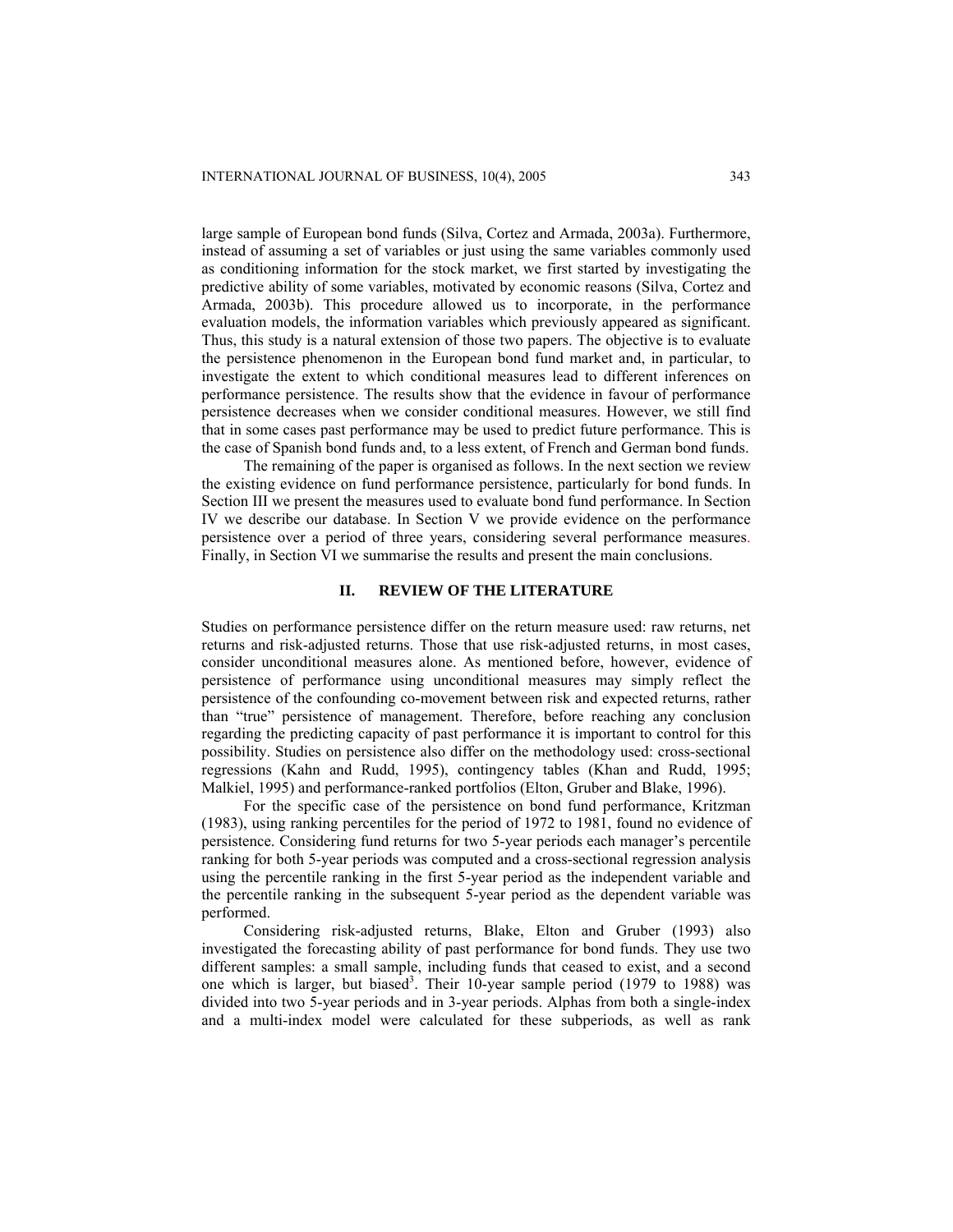correlations across the adjacent periods. The results showed no forecasting ability. For the larger biased sample they found, however, some evidence of predictability, evidence that could be due either to the larger size of the sample or to survivorship bias. Brown, Goetzmann, Ibbotson and Ross (1992) have shown that this type of bias can induce a correlation between past and future performance measures.

Kahn and Rudd (1995) evaluated the persistence phenomenon both on equity and fixed income funds over the period 1986 to 1993. As performance measures they consider cumulative total returns, cumulative selection returns (resulting from style analysis) and information ratios (ratio of selection return and selection risk). They used both regression analysis and contingency tables. The evidence supported persistence only for fixed income fund performance. However, the persistence benefits could not cancel out the average underperformance of the fixed income funds resulting mainly from expenses.

Philpot, Hearth, Rimbey and Schulman (1998) also found no evidence of persistence of bond fund performance. Persistence inferences were based on the Sharpe measure for a five-year holding period and using the regression based approach for the sample period 1982 to 1993. Moreover, they argue that the evidence of no persistence is consistent with the fact that bond funds are characterised by a relative homogeneity and, consequently, bond fund managers have little opportunity to consistently outperform one another and thus differentiate themselves. Considering more heterogeneous bond funds, designated by nonconventional bond funds (high-yield, global and convertible bond funds), Philpot, Hearth and Rimbey (2000) reached similar conclusions: nonconventional bond funds do not show evidence of management skill or performance persistence.

For other markets, Maag and Zimmermann (2000), using the Spearman rank correlation coefficient as in Blake, Elton and Gruber (1993), also find no clear evidence for or against performance persistence in German bond funds for the period 1987 to 1996. Dahlquist, Engström and Söderlind (2000), reported similar evidence for Swedish bond funds. The latter study uses a cross-sectional regression approach to detect the persistence phenomenon.

In general, the results of empirical studies seem to indicate that there is less evidence of performance persistence on bond funds than on stock funds. On the other hand, despite the major developments on conditional performance evaluation, already mentioned in the previous section, until date, we do not have knowledge of any study which uses both unconditional and conditional measures to evaluate the performance persistence of bond funds<sup>4</sup>. Conditioning information should also impact inferences on fund managed performance persistence. It is expected that the confounding comovement induced by the time variation in returns expectations may lead to incorrect conclusions. The scarce existing evidence for stock funds and pension funds on this issue is not consensual.

The results in Ferson and Schadt (1996) seem to suggest that the persistence concentrated in the extreme performers may be more easily detected by conditional models. Christopherson, Ferson and Glassman (1998) and Christopherson, Ferson and Turner (1999) examine the performance of pension funds and conclude that conditional measures are better able to detect the persistence of performance. The former uses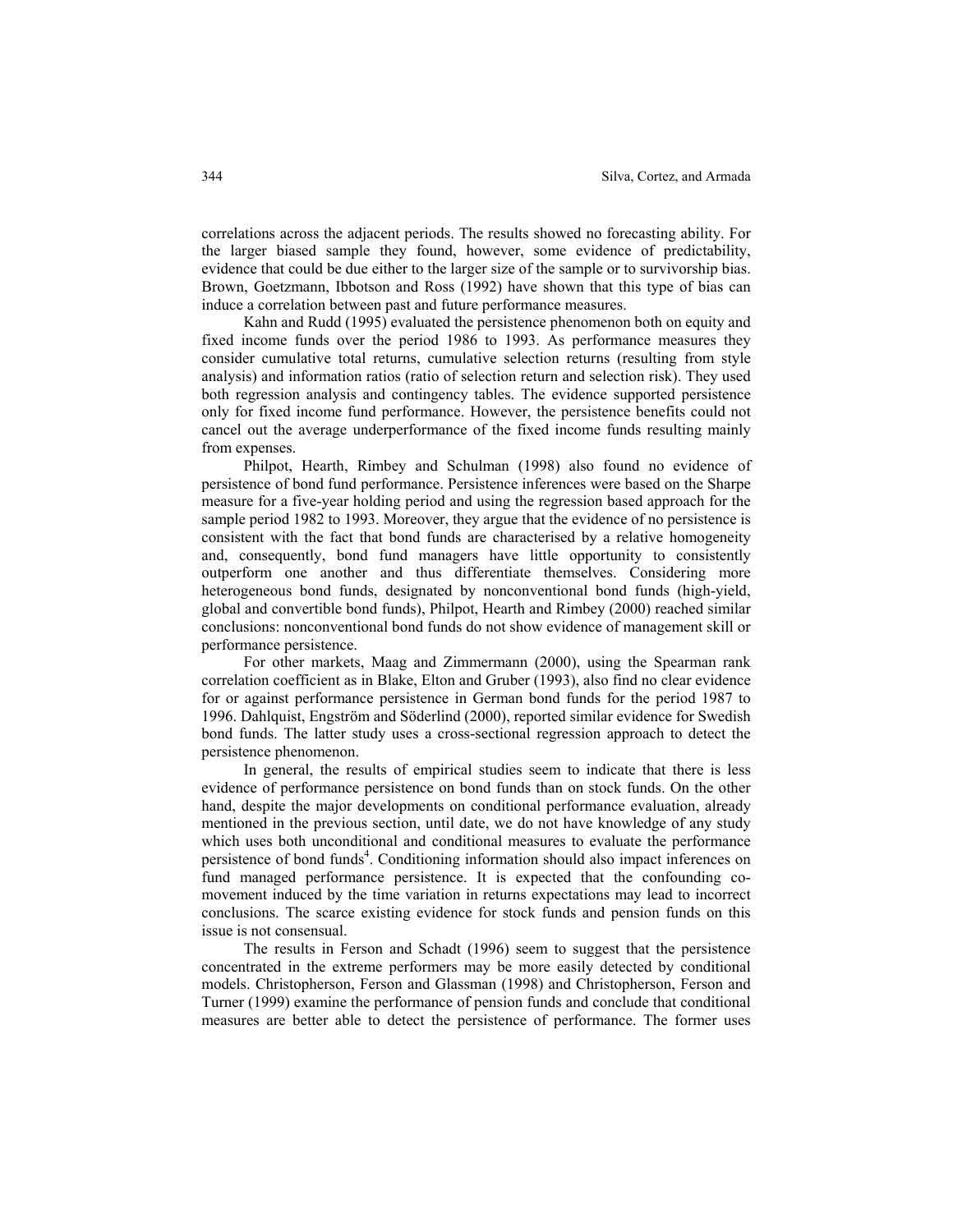cross-sectional regression analysis considering alternative measures of performance and different predicting time horizons over the period 1979-1990. The latter is an extension of the first study (with a broader sample and extended period 1980-1996) and uses rank portfolios based on quintiles of the forecasted alphas. Two portfolio management techniques are followed: equal-weighted portfolios of managers in each quintile and also weighted portfolios based on the information ratio (in order to include the quality of fit information to refine the ranks, as suggested in Elton, Gruber and Blake, 1996). In their study on the European equity fund market, Otten and Bams (2002) also find that the evidence of persistence in mean returns for funds investing in the UK is even stronger when conditional models are considered.

The results obtained by Cortez and Silva (2002) point in another direction. By investigating the persistence in a small sample of Portuguese equity funds, over the period 1994-1998, and using the two-way contingency tables methodology, they found that empirical evidence on persistence is not changed when conditional measures are considered. Similar evidence, using the Spearman rank correlation coefficient for consecutive periods, was found by Sawicki and Ong (2000) for Australian equity funds. Another type of evidence was found by Basarrate and Rubio (1999) for the Spanish market. When evaluating the performance of a sample of Spanish equity and balanced funds, they found that the predicting ability of past performance is not as strong when conditional models are used. To detect persistence, the authors use a procedure based on the behaviour of extreme winners and losers.

Although there seems to be no general consensus on the size of the change, most of the empirical research suggests that incorporating information variables does indeed change inferences on the persistence of performance, in this way challenging the evidence found in the previous literature.

# **III. PERFORMANCE MEASURES: UNCONDITIONAL AND CONDITIONAL MODELS**

To obtain an unconditional risk-adjusted measure we use the single index model, which regresses portfolio excess returns on a benchmark portfolio excess returns, usually a market index. The coefficient, beta, is assumed to be constant and the intercept, alpha, measures average performance (as Jensen's (1968) measure). So, we have:

$$
r_{p,t} = \alpha_p + \beta_p r_{m,t} + \varepsilon_{p,t} \tag{1}
$$

where  $r_{p,t}$  represents the excess return of portfolio p at period t,  $r_{m,t}$  represents the market's excess return at period t and  $\alpha_p$  represents the measure of unconditional performance of portfolio p.

Although initially applied to stocks funds, this measure has also been extended to bond funds (as in Gudikunst and McCarthy, 1992; Blake, Elton and Gruber, 1993; Gallo, Lockwood and Swanson, 1997; and Detzler, 1999). Aside from the traditional criticisms of estimation errors and appropriateness of the benchmark, equation (1)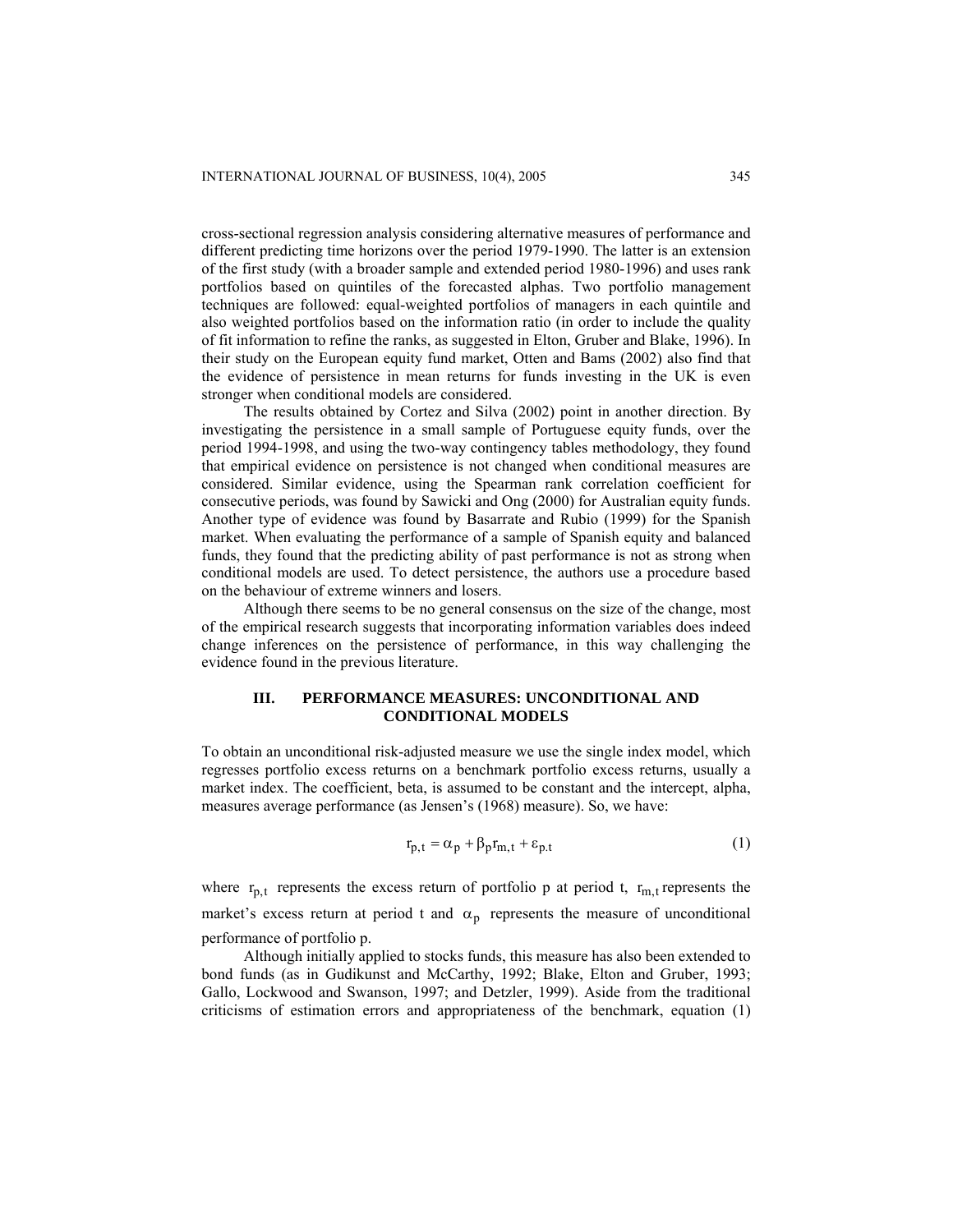assumes that beta is constant. In the case of bond portfolios this assumption can be even more critical as bond fund managers are more market timers than security pickers, namely for funds that include mostly Government bonds. Their performance depends heavily on the ability to predict future interest rates and on adjusting the duration of the fund accordingly. If they predict an increase (decrease) on interest rates they should decrease (increase) the duration. As duration is closely related to beta, equation (1) may not be appropriate due to beta instability (e.g. Bildersee and Roberts, 1981; and Jarrow, 1978).

Several studies have shown that Jensen's alpha is biased when portfolio managers follow dynamic strategies (among others Jensen, 1972; and Dybvig and Ross, 1985). These studies argue that if performance is measured by alpha, portfolio managers that correctly anticipate the market and act accordingly can appear as bad performers, while portfolio managers that do not show that capacity or act wrongly can appear as good performers. In order to allow time-varying returns and risk we assume that beta is a linear function of a vector  $\mathbf{Z}_{t-1}$  of predetermined information variables, as in Ferson and Schadt (1996)**:** 

$$
\beta_{p}(Z_{t-1}) = \beta_{0p} + \beta_{p}^{'}Z_{t-1}
$$
 (2)

where  $z_{t-1} = Z_{t-1} - E(Z)$  represents the vector of deviations of  $Z_{t-1}$  from the average vector,  $\beta_{0p}$  is the average beta (the unconditional mean of the conditional beta) of portfolio p and the vector  $\beta_p$  measures the response of the conditional beta of portfolio p to the information variables. Substituting beta in equation (1) by the conditional beta, it follows that:

$$
r_{p,t} = \alpha_p + \beta_{0p} r_{m,t} + \beta_p (z_{t-1} r_{m,t}) + \varepsilon_{p,t}
$$
 (3)

with  $\alpha_p$  being now the measure of conditional performance of portfolio p. A portfolio manager that only uses public information contained in  $Z_{t-1}$  should present an alpha equal to zero. This model can also be seen as an unconditional multi-factor model, with market excess return as the first factor and the cross products of market excess return with each lagged information variable as additional factors capturing the covariance between the expected market return and the conditional beta (Jagannathan and Wang, 1996).

As the selection of only one index may fail in considering alternative investments, several multiple index models have been developed and applied to fund performance evaluation. Empirical research seems to indicate that no more than a small of easily identifiable factors/indices are enough to explain the returns of stock and bond portfolios (see Blake, Elton and Gruber, 1993; and Elton, Gruber and Blake, 1999). The conditional approach can easily be extended to multiple index models (and to an APT context), by including the cross products of each factor with the predetermined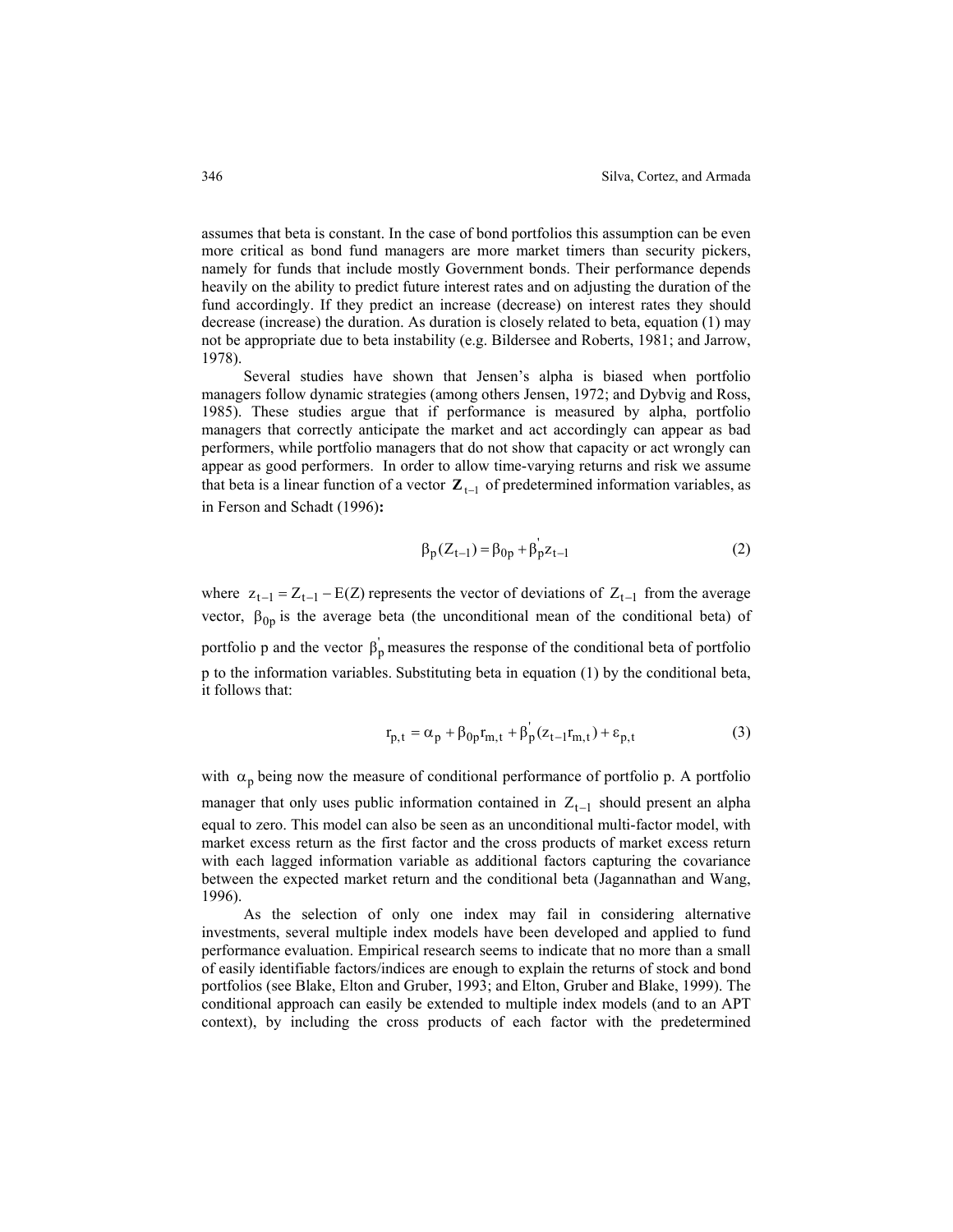information variables. That is, we replace equation (2) with a similar equation for each of the K factor-betas of the managed portfolio. Thus, the regression equation of our conditional K-factor model will have  $(L+1)*K+1$  regressors: a constant, the K factorportfolios and the product of the L information variables in  $Z_{t-1}$  with the K factorportfolios.

## **IV. THE DATA**

## **A. Predetermined Information Variables**

As predetermined information variables we consider the term spread, the inverse relative wealth and a dummy variable for the month of January which we have found to be useful in predicting European bond market returns (Silva, Cortez and Armada, 2003b). The variable inverse relative wealth, used as a proxy for time-varying risk aversion, is defined as the "exponentially weighted average of past real wealth to current real wealth<sup>35</sup>. As a proxy for aggregate wealth we use a stock index for each country. Although stock markets represent only a small part of the world wealth, they probably represent the most volatile segment and are positively correlated with other segments of wealth. We use the MSCI stock indices for each country (from Datastream) deflated by the Consumer Price Index (CPI). The CPI data is obtained from the International Monetary Fund. We have taken into account the publication lag of about two or three weeks in order to consider only publicly available information. The term spread is the difference between the yield of a long-term bond and the yield of a shortterm bond (a short-term nominal rate). As the long-term bond yield we consider the yield on a 10-year Government bond (or approximately), information that we obtained through the Central Banks<sup>6</sup>. It would be more appropriate to use also a Government bond rate as the short-term rate. However, for the majority of the countries we do not have a liquid Treasury bill market. For the countries which we could not obtain that rate we use the 3-month Interbank offered rate<sup>7</sup>. Finally, the dummy for the month of January: it takes a value of 1 if the next month is the month of January and 0 otherwise.

We tested the stationarity of these variables using the Augmented Dickey-Fuller (ADF) test and concluded that in most of the cases we cannot reject the null hypothesis of a unit root. Thus, we followed the suggestion of Ferson, Sarkissian and Simin (2003) and used the variables subtracted by the 12-month moving average, in order to reduce the problem of spurious regression, a problem that may be found when persistent regressors are used.<sup>8</sup> After applying this procedure the new series present, in general, relatively lower values for the first-order autocorrelation. Another issue that can be raised is related with the scale of these variables. This specific point is not specified by theory but it can affect the results. Usually, the solution is to use mean zero variables (see Bernhardt and Jung, 1979), a procedure that we also followed.

## **B. Bond Fund Returns**

Our sample includes a total number of 638 bond funds from Italy (58), Spain (157), France (266), Germany (90), UK (45) and Portugal (22). The first five countries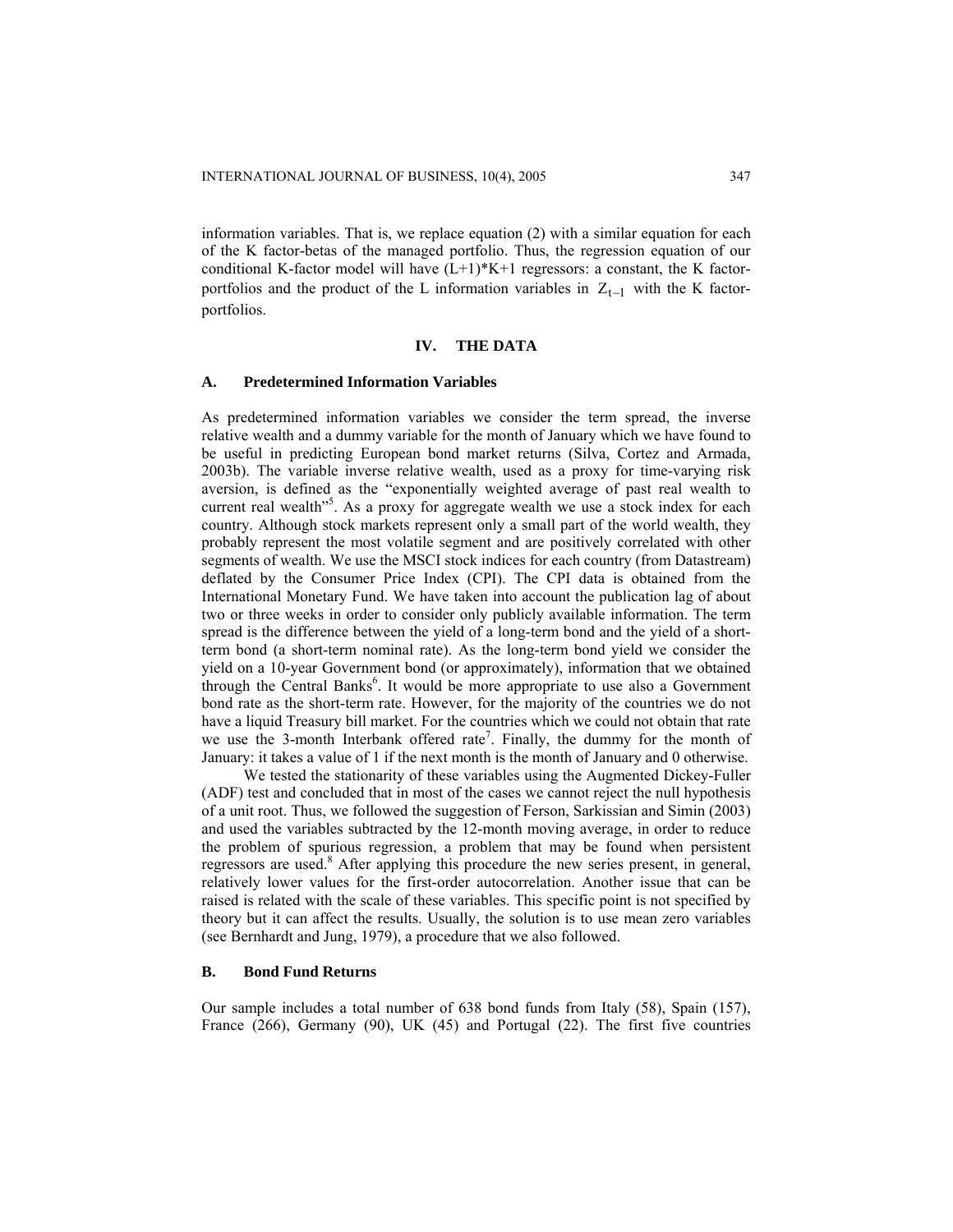represent the most important mutual fund markets in Europe (with the exception of Luxembourg which is the major market but on the basis of being a distribution centre)<sup>9</sup>. We select bond funds that invest mainly in the domestic market and/or in the European market with monthly data at least since January 1994. We evaluate the performance of these bond funds for the period February 1994 to December 2000. For Portugal we consider the shorter period, January 1995 to December 2000, due to the availability of the index used as benchmark.

 The data on Portuguese bond funds was obtained from the Portuguese Association, APFIN. The information on Spanish and French bond funds is from Micropal<sup>10</sup>. The data on bond funds for Germany, UK and Italy are obtained from Datastream. As this database does not provide the classification of the funds, we previously contacted the domestic associations of investment funds in order to obtain the list and respective classification of bond  $funds<sup>11</sup>$ . With that information, we then collected the end of month total return index for each of the funds. Since Datastream, however, does not have historical records for all funds, our sample is composed by bond funds with available data (both in Datastream and Micropal) and with historical series at least since January 1994. Thus, our sample may be affected by survivorship bias, as we do not have data on nonsurviving funds. However, previous research suggests that survivorship bias has a less impact on bond funds compared to stock funds (Blake, Elton and Gruber, 1993; Dahlquist, Engström and Söderlind, 2000). According to Blake, Elton and Gruber (1993) this may be due to the stability of the performance of bond funds.

All fund returns are continuously compounded monthly returns, with dividends and income distributions reinvested, and in local currency. These returns are net of management expenses but not of load charges. In order to obtain excess returns we subtract from this return the risk free rate. For the latter we use the 3-month Interbank offered rate. Table 1 reports the summary statistics for our bond fund sample. As it can be observed, the average bond fund size is highest in Italy, with a value of about 990 millions Euro, and far distant from that of the other countries. At the bottom we have Spain with an average bond fund size of about 96 millions Euro. With respect to management fees, the countries with the lowest average fees are Germany and Portugal, deducting about 0.5% annually. This value rises to almost 1% for bond funds in Italy, UK and France and to about 1.4% for Spanish bond funds. Considering the overall period of February 1994 to December 2000, the average of monthly excess returns is positive for bond funds in Germany and France but negative for bond funds in UK, Spain, Italy and Portugal, being statistically different from zero in the last three cases. Italian and Spanish bond funds present the most negative mean excess returns:  $-0.13\%$ and –0.10%, respectively. With respect to the variability of the monthly excess returns, UK bond funds present clearly the highest standard deviation. Considering the last six years of the sample and analysing the two consecutive 3-year, we observe that the first subperiod is characterised by higher mean excess returns (with the exception of Portuguese bond funds all the others present positive values) and also slightly higher volatility.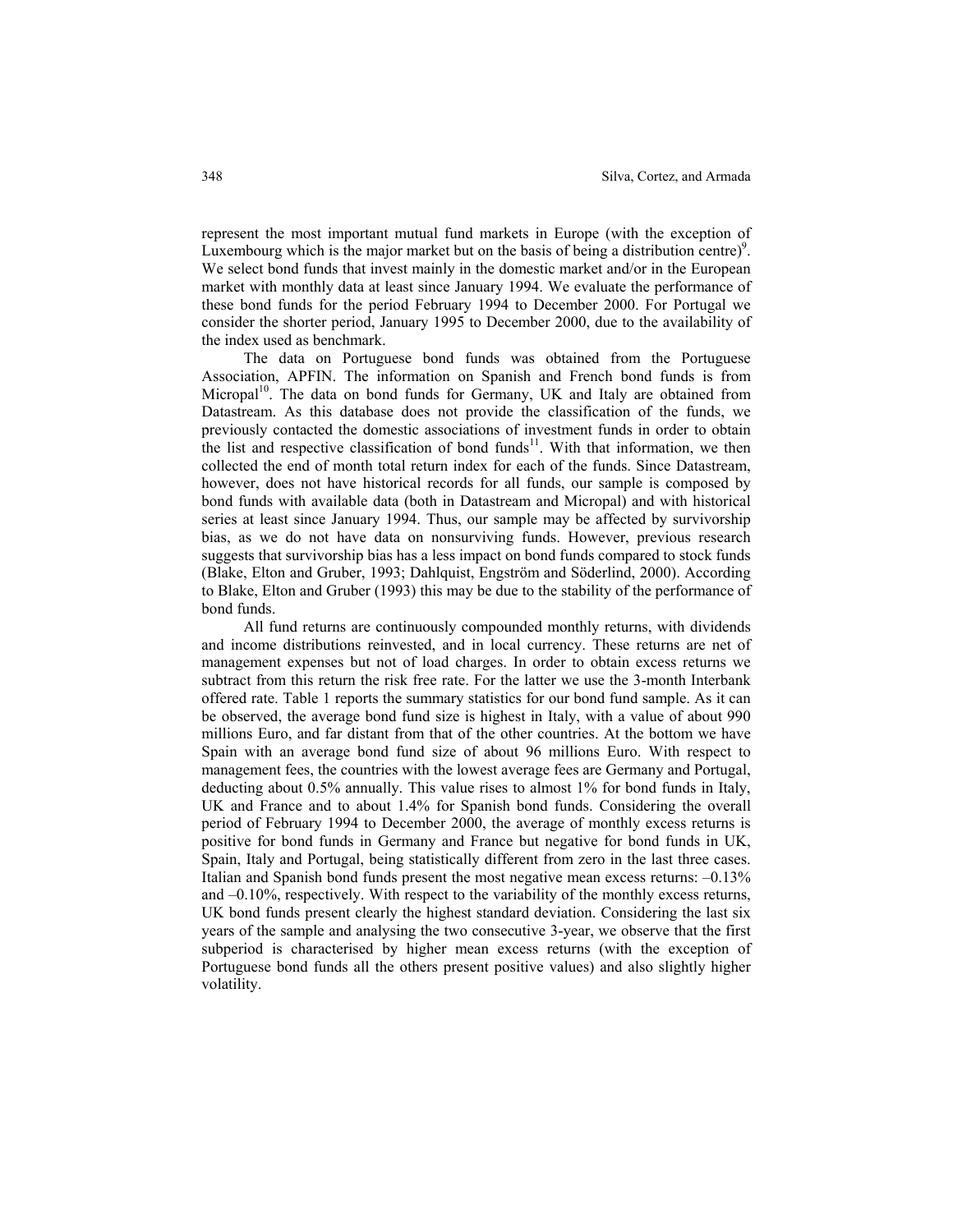## **Table 1**

#### Summary statistics for equally-weighted portfolios of bond funds

This table reports, for each country, the summary statistics on the equally-weighted portfolio of bond funds that compose our sample. Average size in million Euros and management fees in annual percentage of the assets invested as of 31/12/2000. Mean excess return and standard deviation are statistics for the period February 1994 to December 2000 and also for the two consecutive 3-year subperiods January 1995 to December 1997 and January 1998 to December 2000.

|                       |           |                |                   | February 1994 to December 2000 |                  | January 1995 to December 1997 |                  | January 1998 to December 2000 |                  |  |
|-----------------------|-----------|----------------|-------------------|--------------------------------|------------------|-------------------------------|------------------|-------------------------------|------------------|--|
|                       | $N0$ . of | Average Size   | <b>Management</b> | <b>Mean Excess</b>             | St.              | <b>Mean Excess</b>            | St.              | <b>Mean Excess</b>            | St.              |  |
|                       | Funds     | (Milions Euro) | Fees (armal $%$   | Return (Monthly%)              | <b>Deviation</b> | Return (Morthly%)             | <b>Deviation</b> | Return(Morthly%)              | <b>Deviation</b> |  |
|                       |           |                |                   |                                |                  |                               |                  |                               |                  |  |
| <b>Gemany</b>         | 90        | 284            | 0.46              | 0.115                          | 0.831            | $0.435***$                    | 0.744            | 0.062                         | 0.699            |  |
| $\text{France}^{(1)}$ | 266       | 128            | 1.01              | 0.030                          | 0.776            | $0.308**$                     | 0.678            | 0.019                         | 0.652            |  |
| UK                    | 45        | $\mathbf{0}$   | 0.95              | $-0.019$                       | 1.437            | $0.388*$                      | 1.333            | $-0.004$                      | 1.125            |  |
| <b>Spain</b>          | 157       | 96             | 1.39              | $-0.101**$                     | 0.454            | 0.107                         | 0.401            | $-0.115**$                    | 0.294            |  |
| Italy $^{(2)}$        | 58        | 990            | 0.98              | $-0.129**$                     | 0.586            | 0.035                         | 0.559            | $-0.084$                      | 0.347            |  |
| Portugal              | 22        | 159            | 0.53              | $-0.074$ ***                   | 0.194            | $-0.054*$                     | 0.177            | $-0.094**$                    | 0.211            |  |

(1) The average size for France includes mainly French SICAVs as we could not obtain the information on the majority of the French FCPs that compose our sample.

(2) The management fees are the average for the categories of Italian funds as reported by Assogestioni.

\*\*\* Statistically significant at 1% \*\* Statistically significant at 5% \* Statistically significant at 10%

## **C. Market indices**

To evaluate the performance of the bond funds that compose our sample we consider both models used in Silva, Cortez and Armada (2003a): a single index model and a 3 index model. As benchmark for the single index model we use the Salomon Smith Barney WGBI all maturities for each country. For the multiple benchmarks we use two more factors in addition to the market index: the excess return on a stock market index (the MSCI stock index for each country) and a default spread. We use the stock index as it can be viewed as a measure of expectations about general economic conditions (see Elton, Gruber and Blake, 1995; and Cornell and Green, 1991) and also because some of the funds can hold a small percentage of stocks. The default spread is a measure of the default risk that may affect corporate bond returns. As we do not have information in local spreads (for most European countries the corporate bond market is still a market with a low degree of liquidity) we decided to use a spread for the aggregate Euro zone. Thus, this spread is calculated as the difference between the MSCI Euro Credit Index BBB rated and the MSCI Euro Credit Index AAA rated<sup>12</sup>.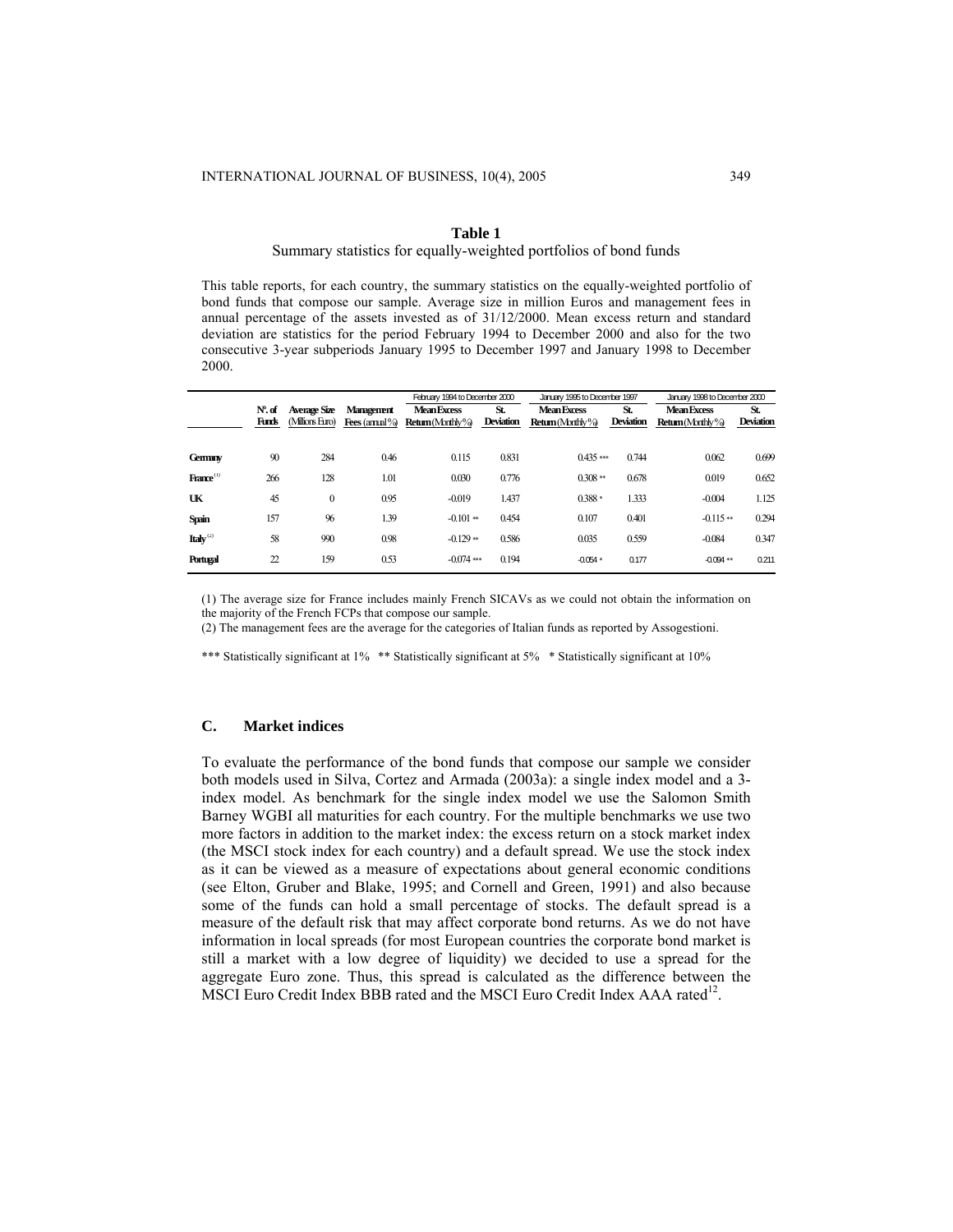The correlations between these indices in each country are relatively low, suggesting that multicollinearity should not be a problem. The correlation between the bond index and the default spread is negative in most of the countries, while those between the bond index and the stock index and between the stock index and the default spread are always positive.<sup>13</sup>

In the conditional single-index and multi-index models we incorporate the three variables described in Section IV.A (term spread, inverse relative wealth and the dummy for the month of January).

## **VI. EMPIRICAL RESULTS**

We have previously found (Silva, Cortez and Armada, 2003a) that the results on the performance of bond funds for the European market, over the period 1994-2000, are consistent with previous findings not only with respect to the evidence of neutral or even negative performance but also in relation to the impact of conditioning information on the performance measures. When we incorporate the predetermined information variables we observe a slight tendency towards a better performance. This evidence is consistent with other studies on stock funds, such as Ferson and Schadt (1996), Chen and Knez (1996), Kryzanowski, Lalancette and To (1997) and Dahlquist and Söderlind (1999), which also found that the distribution of alphas shifts to the right region of superior performance when conditional models are used.

Although overall fund performance indicates negative or neutral performance, it may happen that some funds present consistently higher performance, while others present consistently poor performance. Furthermore, it is important to ask if conditional models will be better able to detect this persistence phenomenon. In this section we test the hypothesis of no performance persistence in our sample of European bond funds. Our approach to measure persistence is based on cross-sectional regressions of a future performance measure on the past performance measure, and also on two-way contingency tables. The persistence is assessed on the basis of the performance evaluation models from the previous section. We consider the last six years of our sample period: January 1995 to December  $2000^{14}$ . This period is divided in two consecutive subperiods of three years (January 1995 to December 1997 and January 1998 to December 2000). For each one of these subperiods we calculate both fund excess returns and alphas.

Table 2 reports the cross-sectional regressions statistics, resulting from regressing the alphas for the second subperiod on the alphas for the first subperiod, for the unconditional and conditional models (single-index and multi-index models). A significant positive t-statistic for the slope coefficient rejects the null hypothesis that past performance is unrelated to future performance and consequently is evidence of persistence.

The coefficients of the cross-section regressions are always positive. Using the unconditional alphas we find strong evidence in favour of performance persistence for Spanish, French and German bond funds, both in relation to single and multiple index models. For these funds, the regressions coefficients are statistically significant at the 5% level. This evidence is maintained (and is even slightly stronger) when conditional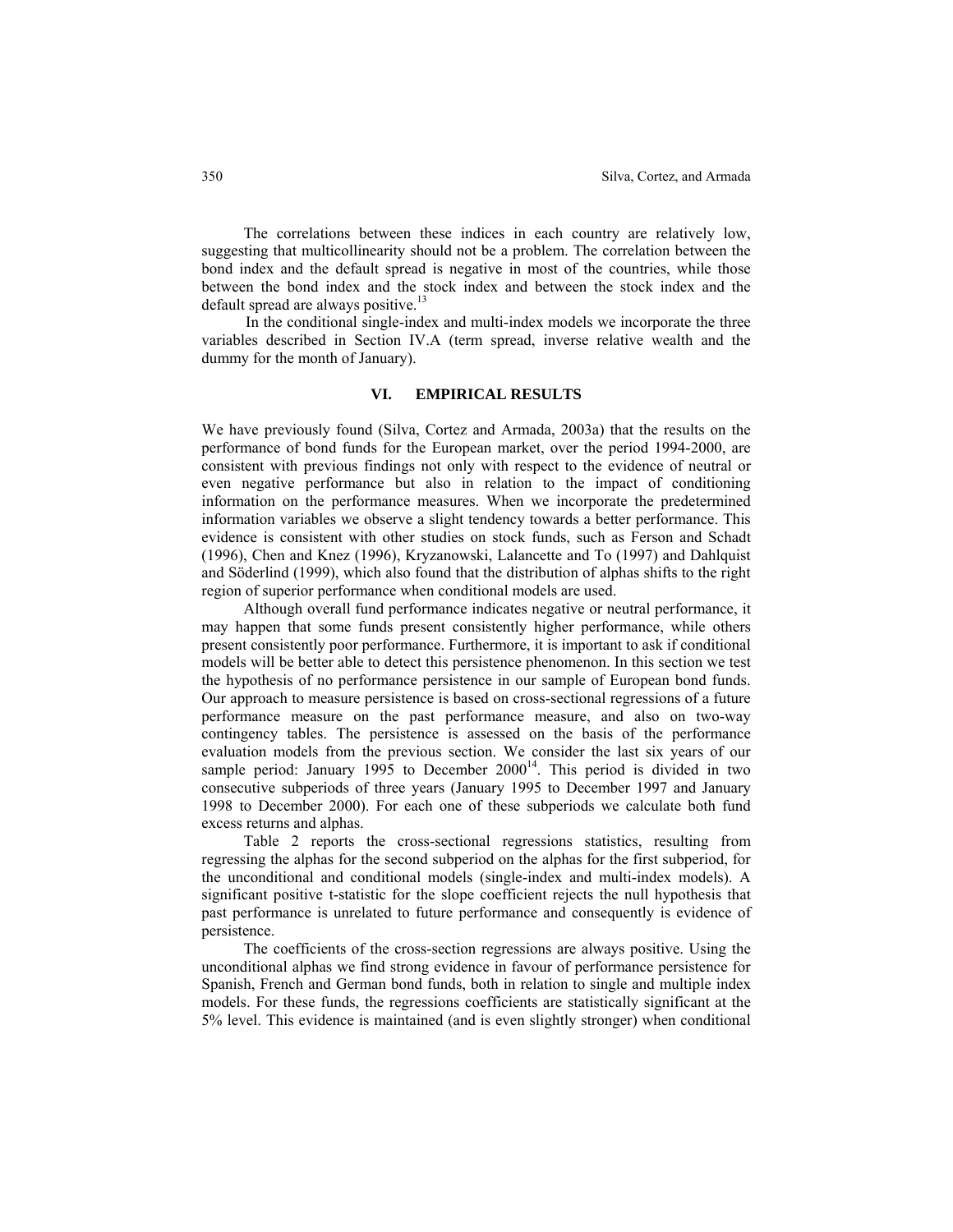single-index alphas are used, but it decreases when we consider conditional multi-index alphas. For the French bond funds the regression coefficient is no longer statistically significant, while the statistically significance of the regression coefficient for the German bond funds has decreased from the 1% level to the 5% level. UK bond funds show statistically significant coefficients when single-index alphas are used, either unconditional or conditional, but they become not statistically different from zero with multiple index alphas.

Overall, it seems that some of the persistence found using single-index alphas is driven by the two additional factors considered in the multi-index models and also that some of the persistence found with the multi-index alphas is driven by time-varying betas (the latter is similar to what was found, in some extent, by Otten and Bams, 2002).

#### **Table 2**

# Persistence of bond fund performance: cross-sectional regression analysis for unconditional and conditional alphas

This table reports the statistics for the cross-section regression of the alphas for the subperiod January 1998 to December 2000 on the alphas for the January 1995 to December 1997 subperiod considering both unconditional and conditional single and multi-index models for each European country.

|          |          | <b>Unconditional Single-index</b> |                                 | <b>Unconditional multi-index</b> |          |           |                                |             |
|----------|----------|-----------------------------------|---------------------------------|----------------------------------|----------|-----------|--------------------------------|-------------|
|          | constant | t-stat                            | coefficient                     | t-stat                           | constant | t-stat    | coefficient                    | t-stat      |
| Germany  | $-0.043$ | $-6.169$                          | 0.328                           | $7.830***$                       | $-0.050$ | $-7.061$  | 0.241                          | $2.844$ *** |
| France   | $-0.055$ | $-9.178$                          | 0.197                           | $3.109$ ***                      | $-0.075$ | $-10.926$ | 0.171                          | $2.575**$   |
| UK       | $-0.121$ | $-5.903$                          | 0.190                           | $2.198**$                        | $-0.135$ | $-5.752$  | 0.104                          | 0.908       |
| Spain    | $-0.088$ | $-7.223$                          | 0.418                           | $5.703$ ***                      | $-0.089$ | $-6.504$  | 0.435                          | 5.417***    |
| Italy    | $-0.096$ | $-4.151$                          | 0.115                           | 1.202                            | $-0.103$ | $-5.358$  | 0.125                          | 1.641       |
| Portugal | $-0.070$ | $-2.150$                          | 0.252                           | 1.320                            | $-0.055$ | $-1.825$  | 0.324                          | $1.913*$    |
|          |          |                                   |                                 |                                  |          |           |                                |             |
|          |          |                                   | <b>Conditional Single-index</b> |                                  |          |           | <b>Conditional multi-index</b> |             |
|          | constant | t-stat                            | coefficient                     | t-stat                           | constant | t-stat    | coefficient                    | t-stat      |
| Germany  | 0.007    | 0.630                             | 0.396                           | $8.648***$                       | 0.014    | 1.825     | 0.177                          | $2.537**$   |
| France   | $-0.031$ | -4.974                            | 0.312                           | 4.954 ***                        | $-0.070$ | $-14.148$ | 0.014                          | 0.453       |
| UK       | $-0.062$ | $-2.403$                          | 0.390                           | $3.190$ ***                      | $-0.046$ | $-1.532$  | 0.065                          | 0.465       |
| Spain    | $-0.070$ | $-6.007$                          | 0.478                           | $6.820***$                       | $-0.084$ | $-5.464$  | 0.496                          | 5.507***    |
| Italy    | $-0.093$ | $-5.033$                          | 0.124                           | $1.674*$                         | $-0.128$ | $-7.519$  | 0.047                          | 0.693       |

\*\*\* Statistically significant at 1% \*\* Statistically significant at 5% \* Statistically significant at 10%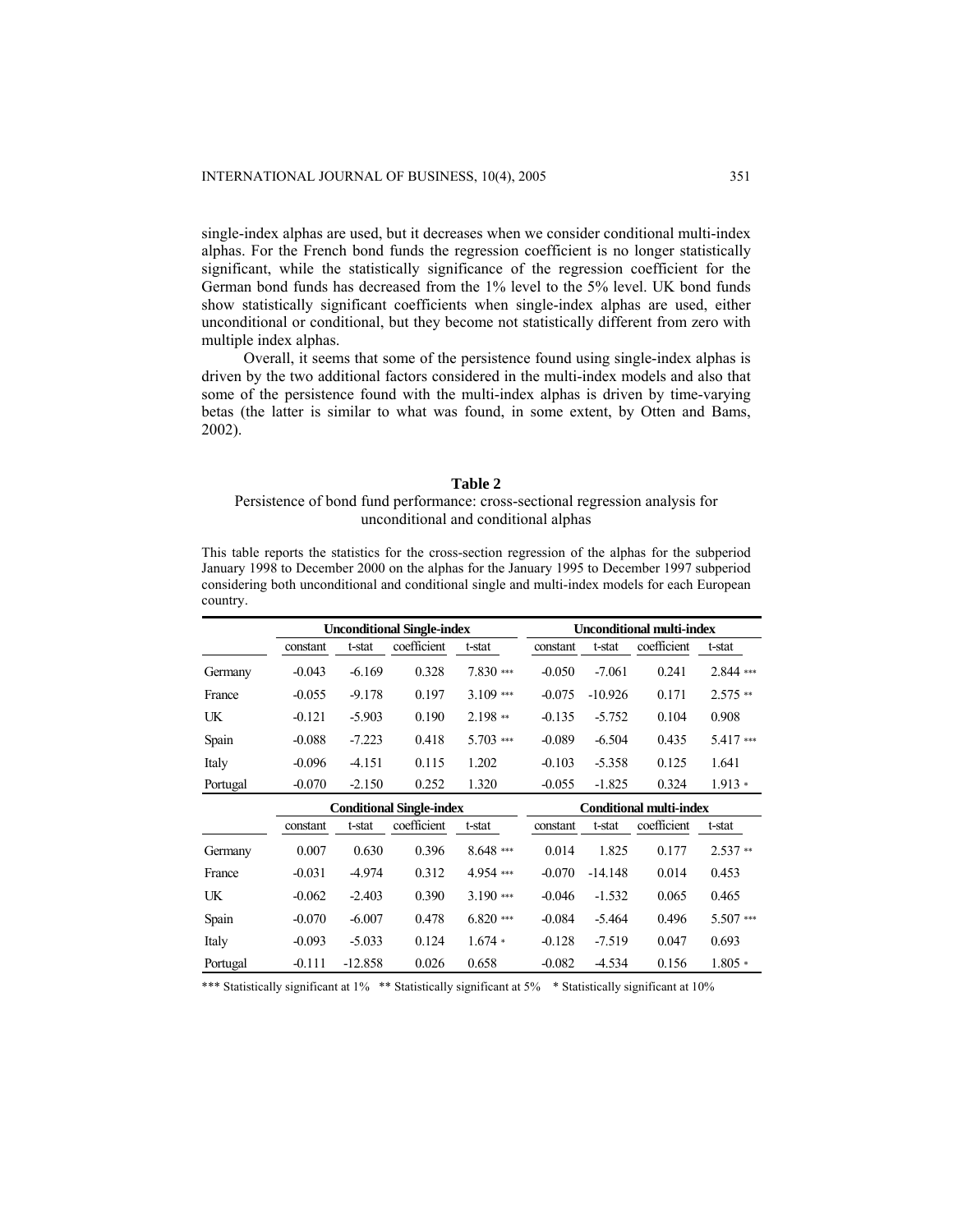Although frequently adopted, this procedure of using the alpha for a future subperiod as the dependent variable can be problematic since most of the likely sources of bias in alphas are correlated over time (due to missing priced factors, for example), which can generate spurious evidence of persistent performance. An alternative approach consists of using, as the dependent variable, the future excess return. Christopherson, Ferson and Glassman (1998) argue that, besides avoiding this problem, with this alternative approach "the regressions focus directly on the question of the most practical: to what extent can the past alpha be used to predict future relative returns?" (Christopherson, Ferson and Glassman, 1998, p.131). We repeated the crosssectional regression analysis considering this alternative approach.

Table 3 presents the statistics of the cross-section regressions of future excess returns on past alphas. The results are not much different. The regression coefficients, with the exception of the Portuguese bond funds when we consider conditional multiindex alphas, are also positive. German, Spanish and French bond funds present, once again, statistically significant coefficients at the  $1\%$  level.<sup>15</sup>

# **Table 3**

# Persistence of bond fund performance: cross-section regressions of excess returns on unconditional and conditional alphas

This table reports the statistics for the cross-section regression of the excess returns for the subperiod January 1998 to December 2000 on the alphas for the January 1995 to December 1997 subperiod considering both unconditional and conditional single and multi-index models for each European country.

|           |                                             | <b>Unconditional Single-index</b> | <b>Unconditional multi-index</b> |                                |          |                       |             |             |
|-----------|---------------------------------------------|-----------------------------------|----------------------------------|--------------------------------|----------|-----------------------|-------------|-------------|
|           | constant                                    | coefficient<br>t-stat<br>t-stat   |                                  |                                | constant | coefficient<br>t-stat |             | t-stat      |
| Germany   | 0.045                                       | 7.051                             | 0.319                            | $8.322$ ***                    | 0.071    | 8.377                 | 0.266       | $2.596$ *** |
| France    | 0.024                                       | 3.280                             | 0.063                            | 0.826                          | 0.035    | 4.528                 | 0.197       | $2.597***$  |
| <b>UK</b> | 0.000                                       | $-0.023$                          | 0.056                            | 0.627                          | $-0.002$ | $-0.070$              | 0.015       | 0.124       |
| Spain     | $-0.041$                                    | $-3.146$                          | 0.494                            | $6.258***$                     | $-0.038$ | $-2.786$              | 0.505       | $6.278$ *** |
| Italy     | $-0.057$                                    | $-2.629$                          | 0.121                            | 1.350                          | $-0.051$ | $-2.859$              | 0.143       | $1.999*$    |
| Portugal  | $-0.083$                                    | $-2.515$                          | 0.067                            | 0.344                          | $-0.089$ | $-2.854$              | 0.028       | 0.158       |
|           |                                             | <b>Conditional Single-index</b>   |                                  | <b>Conditional multi-index</b> |          |                       |             |             |
|           | coefficient<br>t-stat<br>constant<br>t-stat |                                   |                                  |                                | constant | t-stat                | coefficient | t-stat      |
| Germany   | 0.038                                       | 5.837                             | 0.224                            | $8.753***$                     | 0.068    | 9.496                 | 0.320       | 4.972 ***   |
| France    | 0.033                                       | 5.020                             | 0.203                            | $3.020$ ***                    | 0.031    | 5.260                 | 0.122       | $3.311***$  |
| UK        | $-0.003$                                    | $-0.164$                          | 0.052                            | 0.523                          | 0.009    | 0.300                 | 0.081       | 0.607       |
| Spain     | $-0.035$                                    | $-2.432$                          | 0.526                            | $6.118***$                     | $-0.043$ | $-3.192$              | 0.469       | 5.944 ***   |
| Italy     | $-0.055$                                    | $-2.900$                          | 0.127                            | $1.675*$                       | $-0.064$ | $-4.071$              | 0.094       | 1.503       |
| Portugal  | $-0.085$                                    | $-10.867$                         | 0.072                            | $1.960*$                       | $-0.112$ | $-5.170$              | $-0.092$    | $-0.879$    |

\*\*\* Statistically significant at 1% \*\* Statistically significant at 5% \* Statistically significant at 10%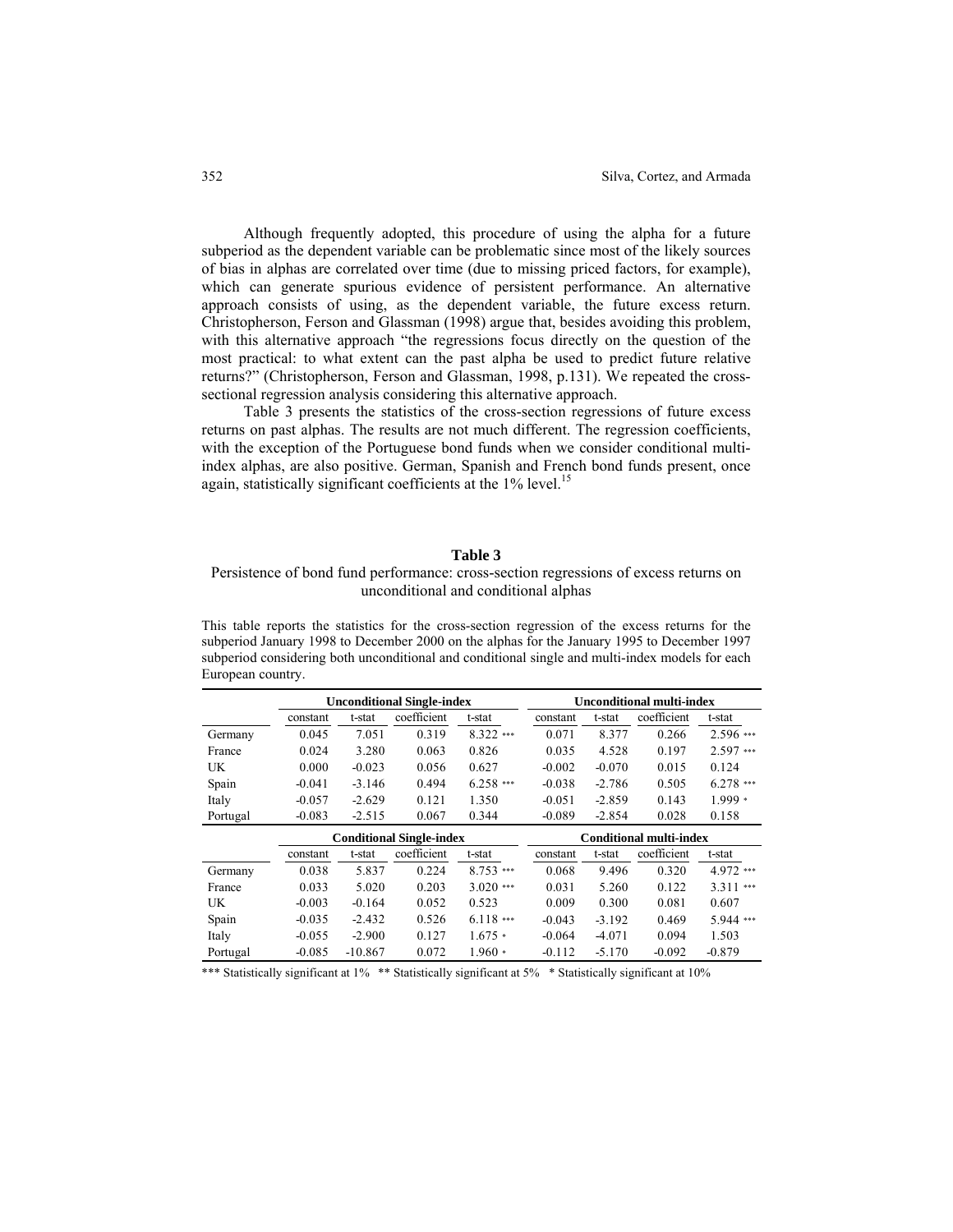Moreover, comparing these results with those of Table 2, it appears that unconditional alphas from the single-index model are less useful in predicting future performance as measured by excess returns than by their own future values. In contrast, the alphas from conditional multi-index models seem to be more useful in predicting future excess returns than their own future values. This may be an indication of biases in the alphas.

# **Table 4**

# Persistence of bond fund performance: contingency tables based on funds' unconditional and conditional alphas

In this table we report the number of funds that were winners in the two subperiods (WW), winners then losers (WL), losers then winners (LW) and losers in both periods (LL). WW correspond to funds with alphas>median, repeated subsequent period; LL correspond to funds with alphas<median, repeated subsequent period; WL and LW are funds with performance reversals. Panel A and Panel B present the contingency tables based on unconditional singleindex and multi-index alphas and Panel C and Panel D the contingency tables based on conditional alphas. The Chi-square statistic and the corresponding p-value are also reported. The last two columns present the same Chi-square statistic and the corresponding p-value considering the Yates correction for continuity.

|                                          | Subperiods: 1/95 to 12/97 and 1/98 to 12/00 |    |                | Yates |              |         |            |         |
|------------------------------------------|---------------------------------------------|----|----------------|-------|--------------|---------|------------|---------|
|                                          | <b>WW</b>                                   | WL | LW             | LL    | CHI-Square   | p-value | Correction | p-value |
| <b>Panel A - Unconditional SI Alphas</b> |                                             |    |                |       |              |         |            |         |
| Germany                                  | 31                                          | 14 | 14             | 31    | 12.844 ***   | 0.000   | 11.378 *** | 0.001   |
| France                                   | 81                                          | 52 | 52             | 81    | 12.647 ***   | 0.000   | 11.789 *** | 0.001   |
| <b>UK</b>                                | 13                                          | 9  | 9              | 14    | 1.793        | 0.181   | 1.083      | 0.298   |
| Spain                                    | 52                                          | 26 | 26             | 53    | 17.889 ***   | 0.000   | 16.564 *** | 0.000   |
| Italy                                    | 19                                          | 10 | 10             | 19    | $5.586$ **   | 0.018   | $4.414$ ** | 0.036   |
| Portugal                                 | $\overline{7}$                              | 4  | $\overline{4}$ | 7     | 1.636        | 0.201   | 0.727      | 0.394   |
| <b>Panel B - Unconditional MI Alphas</b> |                                             |    |                |       |              |         |            |         |
| Germany                                  | 29                                          | 16 | 16             | 29    | $7.511***$   | 0.006   | $6.400***$ | 0.011   |
| France                                   | 83                                          | 50 | 50             | 83    | 16.376 ***   | 0.000   | 15.398 *** | 0.000   |
| <b>UK</b>                                | 15                                          | 7  | 7              | 16    | $6.412$ **   | 0.011   | 4.990 **   | 0.025   |
| Spain                                    | 50                                          | 28 | 28             | 51    | 20.691 ***   | 0.000   | 19.265***  | 0.000   |
| Italy                                    | 18                                          | 11 | 11             | 18    | $3.379*$     | 0.066   | 2.483      | 0.115   |
| Portugal                                 | 8                                           | 3  | 3              | 8     | $4.545$ **   | 0.033   | $2.909*$   | 0.088   |
| <b>Panel C - Conditional SI Alphas</b>   |                                             |    |                |       |              |         |            |         |
| Germany                                  | 35                                          | 10 | 10             | 35    | 27.778 ***   | 0.000   | 25.600***  | 0.000   |
| France                                   | 88                                          | 45 | 45             | 88    | 27.805 ***   | 0.000   | 26.526 *** | 0.000   |
| <b>UK</b>                                | 16                                          | 6  | 6              | 17    | $9.789***$   | 0.002   | $8.011***$ | 0.005   |
| Spain                                    | 53                                          | 25 | 25             | 54    | 20.691 ***   | 0.000   | 19.265***  | 0.000   |
| Italy                                    | 18                                          | 11 | 11             | 18    | $3.379*$     | 0.066   | 2.483      | 0.115   |
| Portugal                                 | $\overline{7}$                              | 4  | 4              | 7     | 1.636        | 0.201   | 0.727      | 0.394   |
| <b>Panel D - Conditional MI Alphas</b>   |                                             |    |                |       |              |         |            |         |
| Germany                                  | 28                                          | 17 | 17             | 28    | $5.378$ **   | 0.020   | 4.444 **   | 0.035   |
| France                                   | 77                                          | 56 | 56             | 77    | $6.632**$    | 0.010   | $6.015**$  | 0.014   |
| <b>UK</b>                                | 12                                          | 10 | 10             | 13    | 0.551        | 0.458   | 0.197      | 0.657   |
| Spain                                    | 53                                          | 25 | 25             | 54    | $20.691$ *** | 0.000   | 19.265***  | 0.000   |
| Italy                                    | 16                                          | 13 | 13             | 16    | 0.621        | 0.431   | 0.276      | 0.599   |
| Portugal                                 | 7                                           | 4  | 4              | 7     | 1.636        | 0.201   | 0.727      | 0.394   |

\*\*\* Statistically significant at 1% \*\* Statistically significant at 5% \* Statistically significant at 10%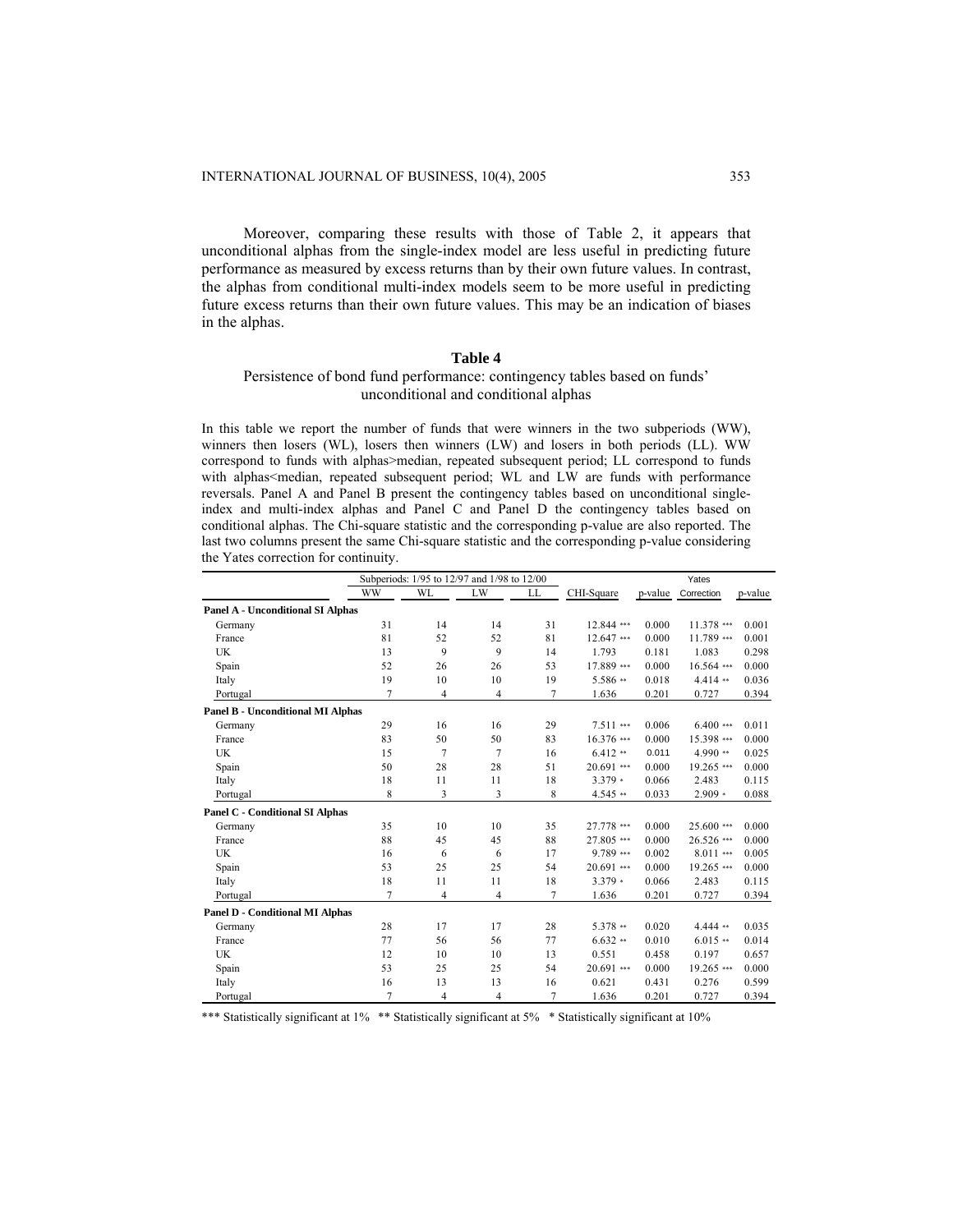For the contingency tables analysis we sort the funds into winners and losers in the first subperiod and winners and losers in the second subperiod. Funds are categorised as winners and losers by ranking fund performance according to whether they are above or below median performance. If we find statistical evidence that winners in one period remain winners in the subsequent period the null hypothesis of no persistence will be rejected. To test this hypothesis we calculate the Chi-square statistic and its p-value.<sup>16</sup> We also provide the Chi-square statistic considering Yates's continuity correction, a recommended correction particularly when sample size is small (Cortez, Paxson and Armada, 1999). This may be a problem for the case of Portugal, as our sample is relatively small (22 bond funds), or in the case of contingency tables considering only funds with positive (or negative) performance.

In Table 4 we report the contingency table of winners and losers based both on unconditional and conditional alphas. Considering unconditional alphas, the statistical significance of the Chi-square test statistic indicates the existence of persistence. Similarly to the results obtained with the cross-section regressions, this evidence is strong for German, French and Spanish bond funds (with significant Chi-square statistics at the 1% level). Furthermore, that evidence is slightly stronger when we consider the unconditional multi-index alphas. In this case, we also find some evidence of persistence for UK, Italian and Portuguese bond funds.

Based on conditional alphas, we also find evidence of performance persistence, although this evidence decreases when we use conditional multi-index alphas instead of using conditional single-index alpha, similarly to the results from the cross-sectional regression analysis. The statistical significance of the Chi-square test, considering either conditional single-index or multi-index alphas, confirms the persistence found previously for German, French and Spanish bond funds.<sup>17</sup>

By comparing the results, we can observe that, in the context of the single index model, when conditional alphas are considered instead of unconditional alphas, the evidence of performance consistency increases slightly. The inverse occurs in the context of the multi-index model. Hence, it seems that time-varying betas together with the additional factors considered in the multi-index model drive some of the evidence that there is a relationship between past and future performance.

Although evidence in favour of performance persistence is found for German, French and Spanish bond funds, we are not capable of identifying if this persistence is due to good performing funds or to poor performing funds. A common conclusion of previous studies is that persistence is concentrated in the extreme performing and mainly in the poorly performing funds (e.g. Gruber, 1996; Christopherson, Ferson and Glassman, 1998). In order to investigate this issue, we repeat the two-way contingency tables considering only funds with negative performance measures in the first period. The results obtained from the contingency tables based on alphas, reported in Table 5, seem to indicate that persistence is more evident for the poor performing funds, particularly for the case of Spanish bond funds. This is not surprising given the strong evidence of underperformance we found previously for the Spanish funds. In the case of German and French bond funds, it seems that some funds are also persistently poor performers.18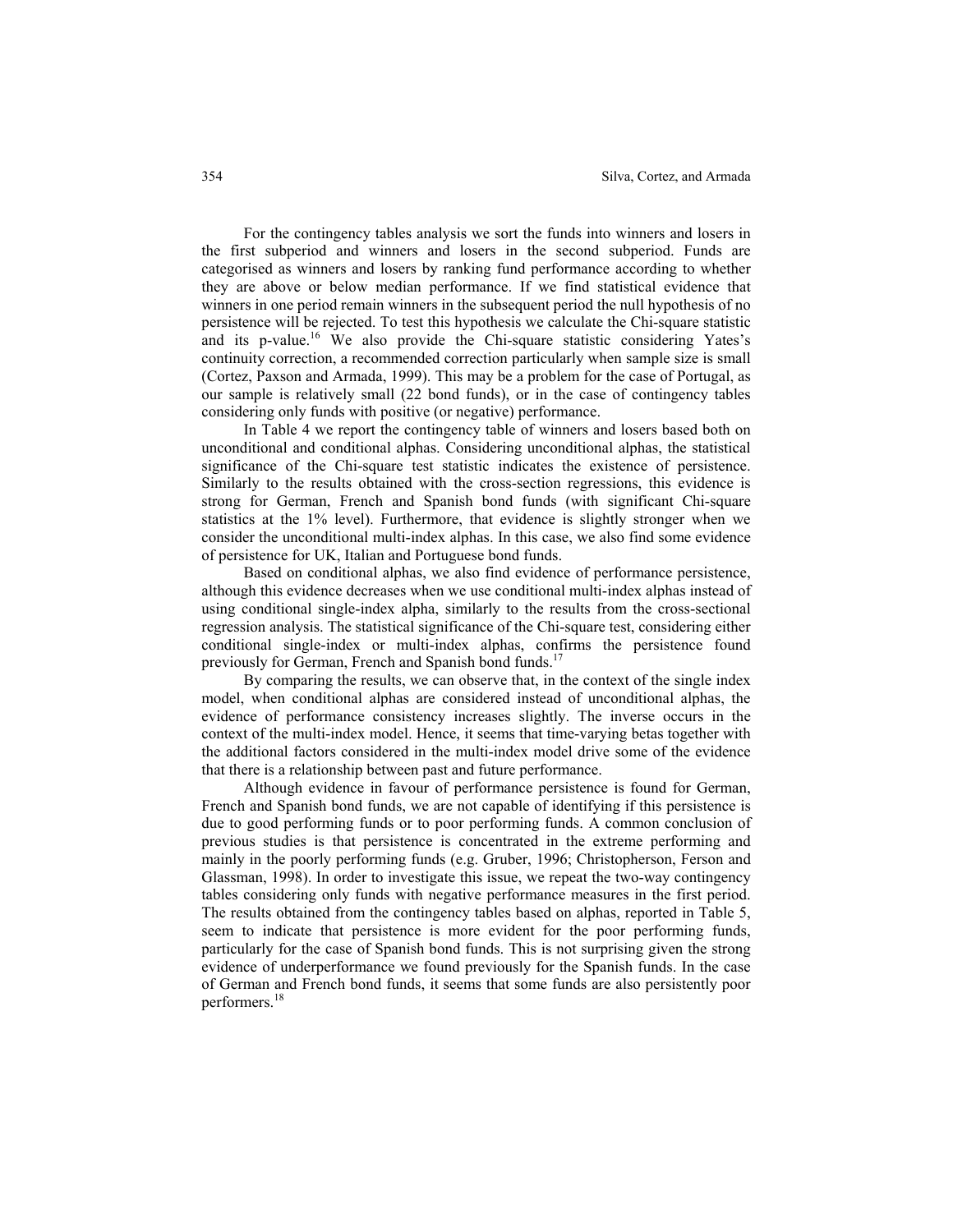## **Table 5**

# Bond fund performance persistence: contingency tables considering only funds with negative alphas in the first subperiod

The tables report the number of funds that were winners in the two subperiods (WW), winners then losers (WL), losers then winners (LW) and losers in both periods (LL). WW correspond to funds with alphas >median, repeated subsequent period; LL correspond to funds with alphas<median, repeated subsequent period; WL and LW are funds with performance reversals. Panel A and B present the results for the unconditional models and Panel C and Panel D present the results for the conditional models. The Chi-square statistic and the corresponding p-value are also reported. The last two columns present the same Chi-square statistic and the corresponding p-value considering the Yates correction for continuity.

|                                          |                | Subperiods: 1/95 to 12/97 and 1/98 to 12/00 |                |                |            |         | Yates      |         |
|------------------------------------------|----------------|---------------------------------------------|----------------|----------------|------------|---------|------------|---------|
|                                          | <b>WW</b>      | WL                                          | LW             | LL             | CHI-Square | p-value | Correction | p-value |
| <b>Panel A - Unconditional SI Alphas</b> |                |                                             |                |                |            |         |            |         |
| Germany                                  | 8              | 5                                           | 5              | 9              | 1.801      | 0.180   | 0.915      | 0.339   |
| France                                   | 67             | 51                                          | 51             | 68             | $4.594**$  | 0.032   | $4.054**$  | 0.044   |
| <b>UK</b>                                | 7              | 8                                           | 8              | 8              | 0.034      | 0.853   | 0.030      | 0.862   |
| Spain                                    | 51             | 26                                          | 26             | 51             | 16.234 *** | 0.000   | 14.961 *** | 0.000   |
| Italy                                    | 18             | 10                                          | 10             | 19             | $5.063$ ** | 0.024   | $3.941$ ** | 0.047   |
| Portugal                                 | 7              | $\overline{4}$                              | $\overline{4}$ | 7              | 1.636      | 0.201   | 0.727      | 0.394   |
| <b>Panel B - Unconditional MI Alphas</b> |                |                                             |                |                |            |         |            |         |
| Germany                                  | 23             | 8                                           | 8              | 23             | 14.516 *** | 0.000   | 12.645***  | 0.000   |
| France                                   | 75             | 47                                          | 47             | 75             | 12.852 *** | 0.000   | 11.951 *** | 0.001   |
| <b>UK</b>                                | 11             | 7                                           | 7              | 12             | 2.179      | 0.140   | 1.316      | 0.251   |
| Spain                                    | 50             | 27                                          | 27             | 51             | 14.249 *** | 0.000   | 13.062 *** | 0.000   |
| Italy                                    | 17             | 11                                          | 11             | 18             | $2.959*$   | 0.085   | 2.117      | 0.146   |
| Portugal                                 | 8              | 3                                           | 3              | 8              | $4.545**$  | 0.033   | $2.909*$   | 0.088   |
| <b>Panel C- Conditional SI Alphas</b>    |                |                                             |                |                |            |         |            |         |
| Germany                                  | $\overline{4}$ | 5                                           | 5              | $\overline{4}$ | 0.222      | 0.637   | 0.000      | 1.000   |
| France                                   | 78             | 39                                          | 39             | 79             | 26.556 *** | 0.000   | 25.228 *** | 0.000   |
| UK                                       | 8              | 6                                           | 6              | 9              | 0.852      | 0.356   | 0.304      | 0.581   |
| Spain                                    | 52             | 26                                          | 26             | 52             | 17.333 *** | 0.000   | 16.026 *** | 0.000   |
| Italy                                    | 17             | 11                                          | 11             | 18             | $2.959*$   | 0.085   | 2.117      | 0.146   |
| Portugal                                 | $\overline{7}$ | 3                                           | 3              | 7              | $3.200*$   | 0.074   | 1.800      | 0.180   |
| <b>Panel D - Conditional MI Alphas</b>   |                |                                             |                |                |            |         |            |         |
| Germany                                  | 19             | 12                                          | 12             | 19             | $3.161*$   | 0.075   | 2.323      | 0.128   |
| France                                   | 68             | 50                                          | 50             | 68             | $5.492**$  | 0.019   | 4.898 **   | 0.027   |
| <b>UK</b>                                | 9              | 9                                           | 9              | 10             | 0.026      | 0.873   | 0.029      | 0.866   |
| Spain                                    | 52             | 25                                          | 25             | 52             | 18.935 *** | 0.000   | 17.558 *** | 0.000   |
| Italy                                    | 16             | 12                                          | 12             | 16             | 1.143      | 0.285   | 0.643      | 0.423   |
| Portugal                                 | 7              | $\overline{4}$                              | $\overline{4}$ | 7              | 1.636      | 0.201   | 0.727      | 0.394   |

\*\*\* Statistically significant at 1% \*\* Statistically significant at 5% \* Statistically significant at 10%

In summary, our results concerning the capacity of past performance to predict future performance suggest that performance persistence is more sensitive to the performance measure considered than to the methodology used to assess this phenomenon. By comparing the results from unconditional and conditional alphas, we conclude that in the case of the single-index model it seems that conditional alphas lead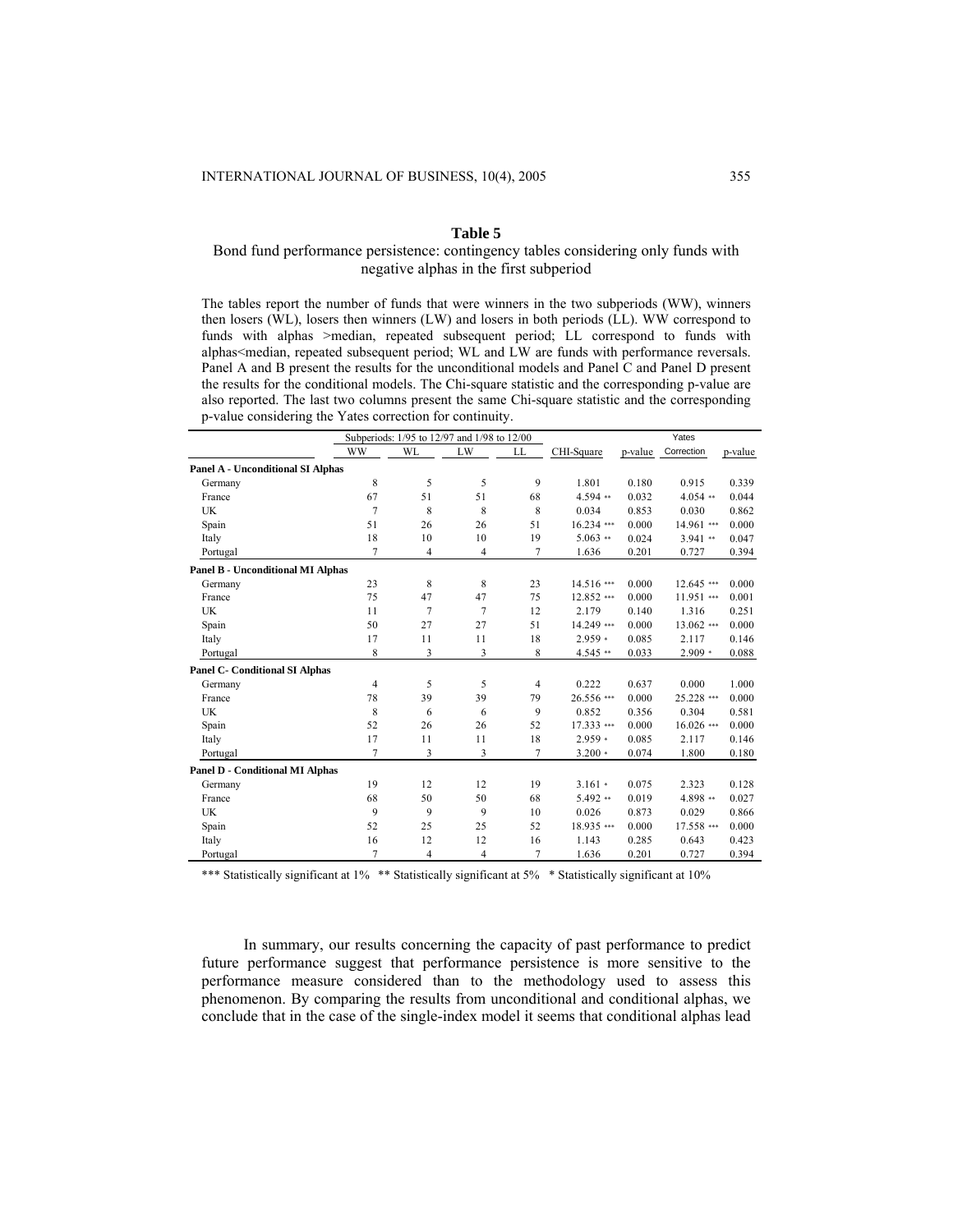to stronger evidence of performance persistence. On the other hand, in the case of the multi-index model, conditional alphas lead to a lower evidence of persistence. Furthermore, considering only conditional alphas, we conclude that the persistence is reduced when using conditional multi-index alphas instead of conditional single-index model alphas. This suggests that the additional factors considered in the multi-index model and, in particular, the time-varying betas related with those additional factors drive some of the evidence that there is a relationship between past and future performance. A somewhat similar conclusion was reached by Basarrate and Rubio (1999) for the case of Spanish stock funds. This contrasts, however, with most of the previous studies (on stock funds only and mainly for the US market) which find that performance persistence seems to be more significant when conditional measures are used.

Notwithstanding, whatever measure of performance used and considering both cross-sectional regression analysis and contingency tables methodologies, a robust result is that consistency in performance is found for Spanish, French and German bond funds, although mainly concentrated in the poor performing funds.<sup>19</sup> Thus, it seems somewhat puzzling that investors still remain in these funds. However, possible explanations for this phenomenon have been reported. For example, Gruber (1996) argues that it can be due to the existence of two groups of investors: a sophisticated clientele and a disadvantaged clientele. While the first group makes investing decisions based on fund performance, the second group does not. In several European countries (mostly Continental countries) banks dominate the mutual fund industry so the second group constitutes probably an important one. Banks usually market more to individual investors than to institutional investors and individual investors may be less likely to monitor abnormal performance and invest based on marketing efforts or the general reputation of the bank.

## **VII. SUMMARY AND CONCLUSIONS**

In this paper we investigate the performance persistence of European bond funds and in particular, we analyse the impact of conditioning information on persistence inferences. To our knowledge this is the first study on this issue. Furthermore, although a very few studies used conditional measures to evaluate bond fund performance, usually a set of information variables are assumed as having predictive ability without any previous analysis of that capacity for a specific market. This is not the case of our study. In a previous analysis we had found that variables such as term spread, inverse relative wealth and a January dummy are useful predictors of bond excess returns. We incorporated these variables in the conditional evaluation of bond fund performance.

 The persistence is assessed on the basis of both cross-sectional regression analysis and two-way contingency tables. The overall sample period (January 1995 to December 2000) is divided in two consecutive subperiods of three years (January 1995 to December 1997 and January 1998 to December 2000). For each one of these subperiods we calculate both fund excess returns and alphas resulting from four alternative models: unconditional single and multiple index models versus conditional single and multiple index models.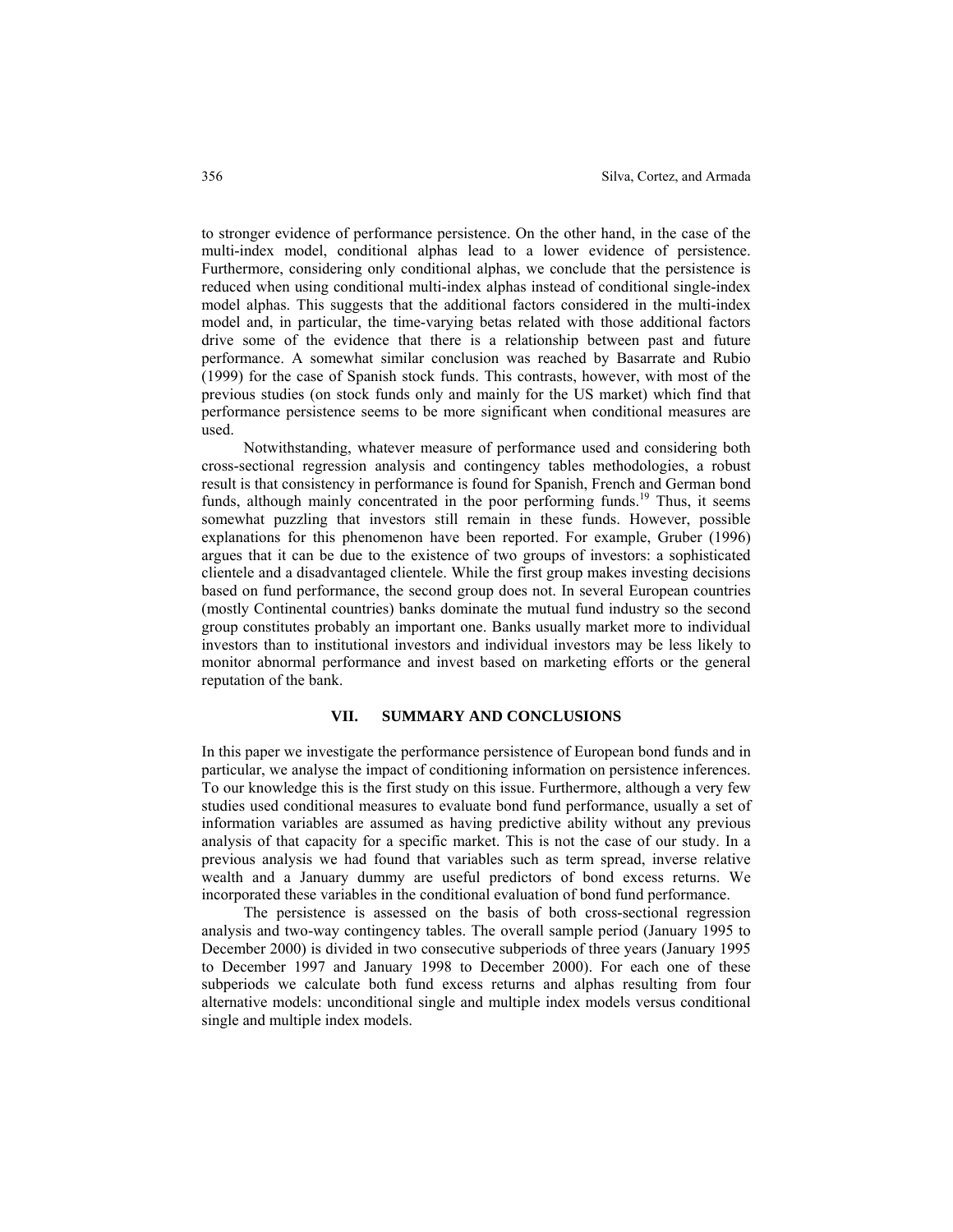We find empirical evidence suggesting consistency in European bond fund performance, particularly in the case of Spanish, French and German bond funds. The results were similar whatever methodology, cross-sectional regression analysis or contingency tables, we use. This evidence is consistent with that of Kahn and Rudd (1995), who also found strong evidence of persistence for US fixed-income funds. In addition, we observe that the evidence in persistence decreases when we consider conditional alphas, particularly for the multi-index model, which indicates that some of the persistence phenomenon is driven by time-varying betas. This type of evidence is consistent with that obtained for stock funds, since they indicate that incorporating conditioning information indeed changes inferences on European bond fund performance persistence. Furthermore, we find evidence in favour of persistence concentrated mainly in the poor performers.

Overall, our findings are consistent with the hypothesis that markets are efficient, and come in support of passive management strategies. We should note, however, that we have not taken into account the effect of management fees in bond fund performance, a fact that could explain the consistent underperformance of bond funds in some European markets, as it does in the US. This issue, as well as the investigation of the performance flow relationship in the European bond fund industry would be natural extensions of this research and might provide us some insights to some unanswered questions.

# **ENDNOTES**

- 1. In a recent study, Gallagher and Jarnecic (2002) examined security selection and market timing performance of Australian bond funds using both unconditional and conditional performance evaluation techniques. However, they used predetermined information variables similar to those used for US stock funds without any previous analysis of their predictive ability for the Australian bond market.
- 2. This type of funds represented, at the end of 2000, 24% of the market. The proportion of bond funds is even higher in such markets as the Portuguese, Spanish and Italian market (source: FEFSI).
- 3. The objective of considering two samples was to control for survivorship bias, a problem that can significantly influence the results on the average levels of performance and, particularly, on the persistence of performance.
- 4. In their study on Swedish managed funds, Dahlquist, Engström and Söderlind (2000) analyse the performance persistence of bond funds using conditional alphas only.
- 5. We used a 36-month window and a smoothing coefficient of 0.9 as in Ilmanen (1995).
- 6. For Portugal we used the yield on Treasury bonds with remaining maturity between 108 and 126 months, for Spain the yield on a 10-year government bond, for Italy the yield on the 10-year BTP (Buoni Poliennali del Tesoro), for France the "taux de l`emprunt phare a 10 ans", for Germany the yield on listed Federal securities with a residual maturity of 9-10 years (only bonds eligible as underlying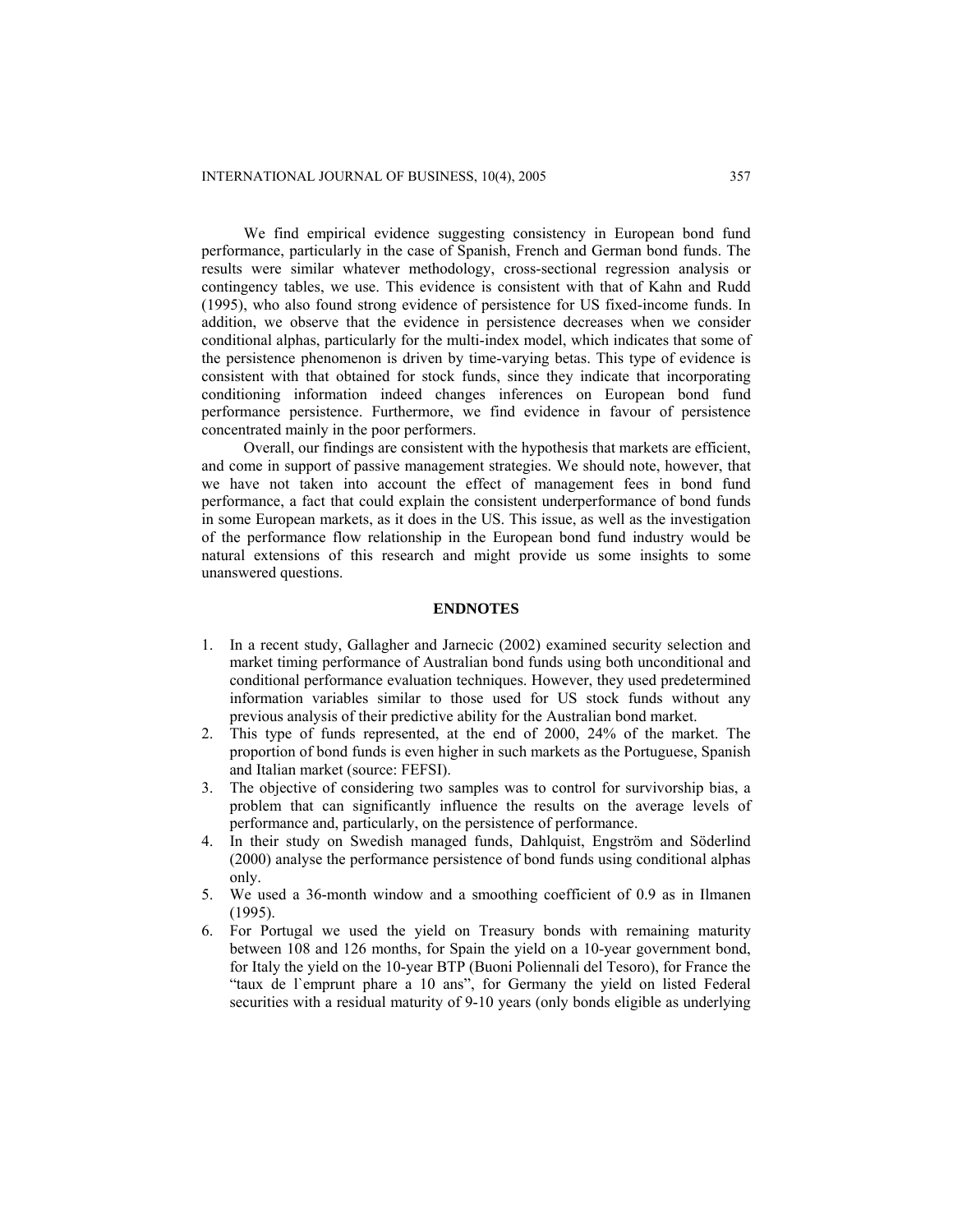instruments for futures contracts are included) and for UK the yield on a 10-year bond.

- 7. Which was the case for Portugal, Italy, UK and Germany. For France, we used the "taux de référence des bons de trésor à 3 mois" from the Bank of France, and for Spain the rate on 34 to 94 days Treasury bill secondary market from the Bank of Spain.
- 8. This simple form of stochastic detrending does not require any parameter estimation, so it is an appealing alternative to using time series models or time trends to deal with near nonstationarity This procedure is equivalent to a triangular weighted average of changes in the variable, so it is stationary even if there is a unit root in the variable (Campbell, 1996).
- 9. The weight of these six markets in the European bond fund market, excluding Luxembourg, is 76.5% (Source: FEFSI and APFIN).
- 10. "Source Standard & Poor`s Fund Services SARL © [2001]". We are extremely grateful to Jorge O´Neill, from Difdata (Standard & Poor`s Fund Services Exclusive Representative in Portugal) for his efforts in providing the data on French and Spanish bond data.
- 11. BVI for Germany, INVERCO for Spain, AUTIF for UK, AFG-ASFFI for France, and ASSOGESTIONI for Italy.
- 12. Although these indices do not include the UK bond market this variable is expected to be correlated with the default spread for the UK domestic market. We thank Laura Kellie at MSCI London for providing the data on MSCI bond indices.
- 13. The table with these results are available, from the authors, upon request.
- 14. In the case of Portugal this coincides with the overall sample period; for all other countries we exclude the period February to December 1994.
- 15. We have also considered the cross-section regressions of future information or appraisal ratios (defined as alpha divided by the standard error of the regression used to estimate alpha) on past appraisal ratios. This measure accounts for the differences in volatility. Managers following high volatility strategies but with no true skill will either by chance consistently show up as winners or be removed from the business through poor performance. Brown, Goetzmann, Ibbotson and Ross (1992) suggest that it might be possible to mitigate some of the survival effect by simply standardizing performance measures by the residual standard deviation. They argue that due to the existence of a distribution of strategies of different volatilities, even in the absence of any true persistence, survivorship bias will generate the appearance that winners repeat. The evidence of performance persistence is even stronger: all countries present statistically significant regression coefficients at the 5% level. The tables with the results are available, from the authors, upon request.
- 16. Carpenter and Lynch (1999) examined the specification and power of various persistence tests. They found that the Chi-squared test based on the number of winners and losers is well specified, powerful, and more robust to the presence of survivorship bias when compared to other test methodologies.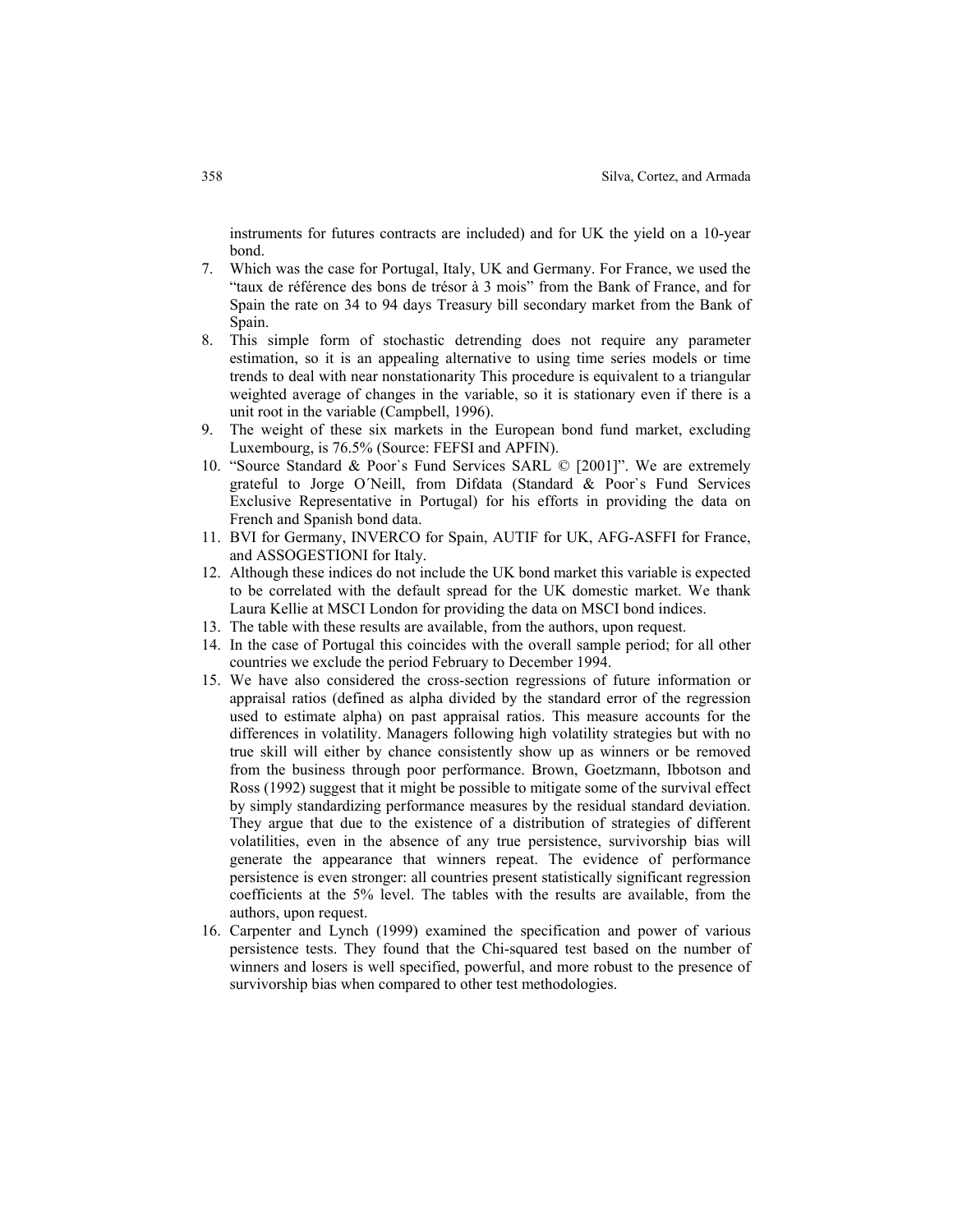- 17. Although not reported, the contingency tables based on the appraisal ratios showed similar results to those obtained in the cross-sectional regression analysis. The persistence is stronger and generalizes to all countries.
- 18. In the case of Germany, France and UK, as we have a significant number of funds with positive performance measures, we also analysed the contingency tables including only funds with positive performance in the first subperiod. Our findings show slight evidence in favour of persistent positive performance for German and French bond funds, but not for UK bond funds.
- 19. It is important to note, however, that a possible explanation for the strong persistence found in these countries could be the high number of funds in the sample. It is probably easier to find a significant persistent pattern with a larger sample than with a small sample, a limitation inherent to the methodologies used to assess performance persistence.

#### **REFERENCES**

- Basarrate, B., and G. Rubio, 1999, "Nonsimultaneous Prices and the Evaluation of Managed Portfolios in Spain", *Applied Financial Economics*, 9, 273-281.
- Bernhardt, I., and B. S. Jung, 1979, "The Interpretation of Least Squares Regression with Interaction or Polynomial Terms", *The Review of Economics and Statistics*, 61, 481-483.
- Bildersee, J. S., and G. S. Roberts, 1981, "Beta Instability When Interest Rate Levels Change", *Journal of Financial and Quantitative Analysis*, 16, 375-380.
- Blake, C. R., Elton, E. J. and M. J. Gruber, 1993, "The Performance of Bond Mutual Funds", *The Journal of Business*, 66, 371-403.
- Brown, S. J., Goetzmann, W., Ibbotson, R. G. and S. A. Ross, 1992, "Survivorship Bias in Performance Studies", *The Review of Financial Studies*, 5, 553-580.
- Campbell, J. Y., 1996, "Understanding Risk and Return", *Journal of Political Economy*, 104, 298-345.
- Carpenter, J. N., and A. W. Lynch, 1999, "Survivorship bias and Attrition Effects in Measures of Performance Persistence", *Journal of Financial Economics*, 54, 337-374.
- Chen, Z., and P. J. Knez, 1996, "Portfolio Performance Measurement: Theory and Applications", *The Review of Financial Studies (Summer)*, 9, 511-555.
- Christopherson, J. A., Ferson, W. E. and D. A. Glassman, 1998, "Conditioning Managers Alphas on Economic Information: Another Look at the Persistence of Performance", *The Review of Financial Studies*, 11, 111-142.
- Christopherson, J. A., Ferson, W. E. and A. L. Turner, 1999, "Performance Evaluation using Conditional Alphas and Betas", *Financial Analysts Journal*, 26, 59-72.
- Cornell, B., and K. Green, 1991, "The Investment Performance of Low-Grade Bond Funds", *The Journal of Finance*, 46, 29-48.
- Cortez, M.C., Paxson, D. and M.J.R. Armada, 1999,"Persistence in Portuguese mutual fund performance", *European Journal of Finance,* 5, 342-365.
- Cortez, M. C., and F. C. Silva, 2002, "Conditioning Information on Portfolio Performance Evaluation: A Reexamination of Performance Persistence in the Portuguese Mutual Fund Market", *Finance India*, 16, 1393-1408.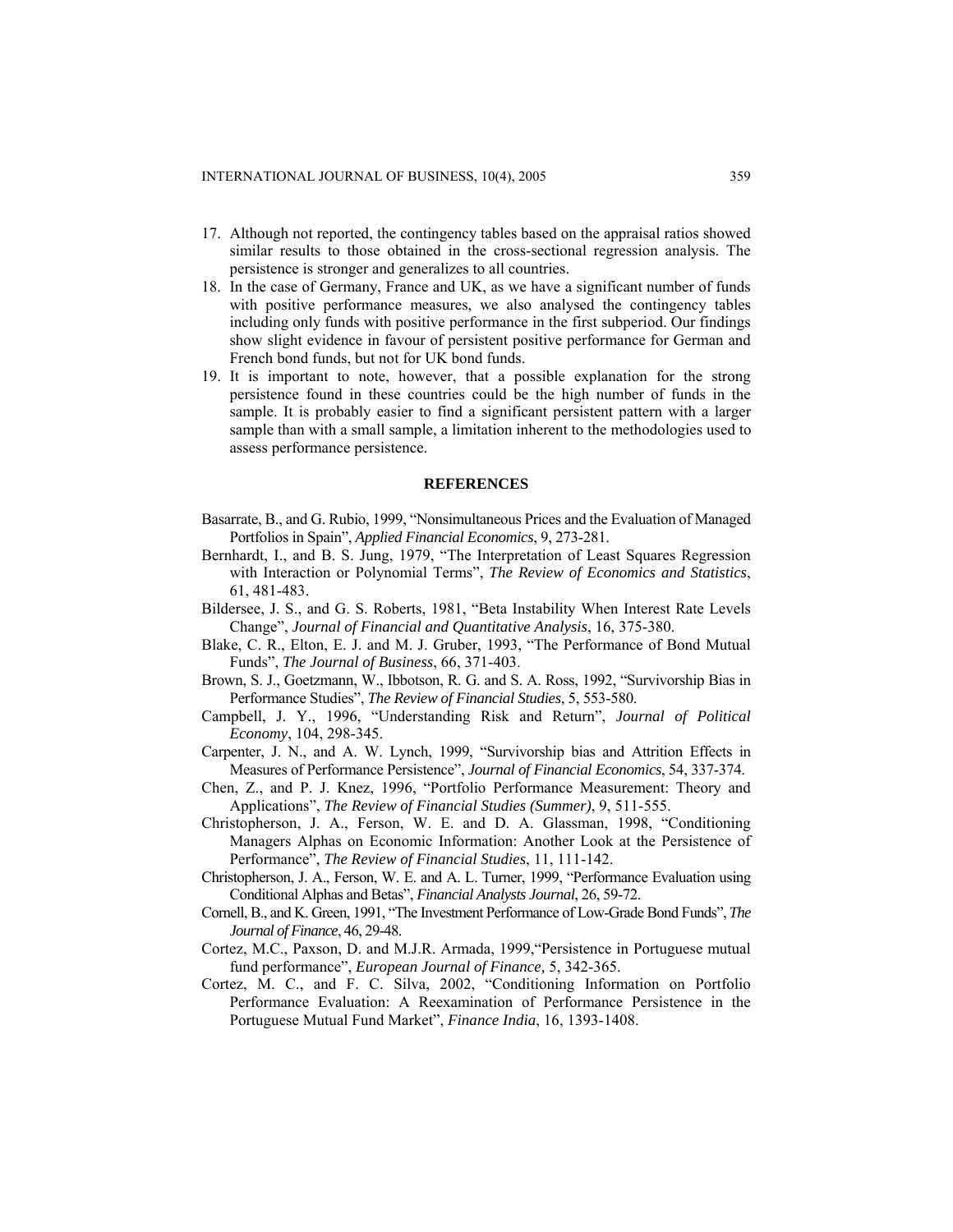- Dahlquist, M., Engström, S. and P. Söderlind, 2000, "Performance and Characteristics of Swedish Mutual Funds", *Journal of Financial and Quantitative Analysis*, 35, 409-423.
- Dahlquist, M., and P. Söderlind, 1999, "Evaluating Portfolio Performance with Stochastic Discount Factors", *The Journal of Business*, 72, 347-383.
- Detzler, M. L., 1999, "The Performance of Global Bond Mutual Funds", *Journal of Banking and Finance*, 23, 1195-1217.
- Dybvig, P. H., and S. A. Ross, 1985, "Differential Information and Performance Measurement using a Security Market Line", *The Journal of Finance*, 40, 383-399.
- Elton, E. J., Gruber, M. J. and C. R. Blake, 1995, "Fundamental Economic Variables, Expected Returns, and Bond Fund Performance", *The Journal of Finance*, 50, 1229-1256.
- Elton, E. J., Gruber, M. J. and C. R. Blake, 1996, "The Persistence of Risk-Adjusted Mutual Fund Performance", *The Journal of Business*, 69, 133-157.
- Elton, E. J., Gruber, M. J. and C. R. Blake, 1999, "Common Factors in Active and Passive Portfolios", *European Finance Review*, 3, 53-78.
- Ferson, W. E., and R. W. Schadt, 1996, "Measuring Fund Strategy and Performance in Changing Economic Conditions", *The Journal of Finance*, 51, 425-461.
- Ferson, W. E., Sarkissian, S. and T. Simin, 2003, "Is Stock Return Predictability Spurious?", *Journal of Investment Management*, 1, 1-10.
- Gallagher, D. R., and E. Jarnecic, 2002, "The Performance of Active Australian Bond Funds", *Australian Journal of Management*, 27, 163-185.
- Gallo, J. G., Lockwood, L. J. and P. E. Swanson, 1997, "The Performance of International Bond Funds", *International Review of Economics and Finance*, 6, 17- 35.
- Gruber, M. J., 1996, "Another Puzzle: The Growth in Actively Managed Mutual Funds", *The Journal of Finance*, 51, 783-810.
- Gudikunst, A., and J. Mccarthy, 1992, "Determinants of Bond Mutual Fund Performance", *The Journal of Fixed Income*, 2, 95-101.
- Hendricks, D., Patel, J. and R. Zeckhauser, 1993, "Hot Hands in Mutual Funds: Short-Run Persistence of Relative Performance, 1974-1988", *The Journal of Finance*, 48, 93-130.
- Ilmanen, A., 1995, "Time-Varying Expected Returns in International Bond Markets", *The Journal of Finance*, 50, 481-506.
- Jagannathan, R., and Z. Wang, 1996, "The Conditional CAPM and the Cross-Section of Expected Returns", *The Journal of Finance*, 51, 3-53.
- Jarrow, R. A., 1978, "The Relationship Between Yield, Risk, and Return of Corporate Bonds", *The Journal of Finance*, 33, 1235-1240.
- Jensen, M. C., 1968, "The Performance of Mutual Funds in the Period 1945-1964", *The Journal of Finance*, 23, 389-416.
- Jensen, M. C., 1972, "Optimal Utilization of Market Forecasts and the Evaluation of Investment Performance", *Mathematical Methods in Investment and Finance*. Szego/Shell. North-Holland**:** 310-335.
- Kahn, R. N., and A. Rudd, 1995, "Does Historical Performance Predict Future Performance?", *Financial Analysts Journal*, 51, 43-52.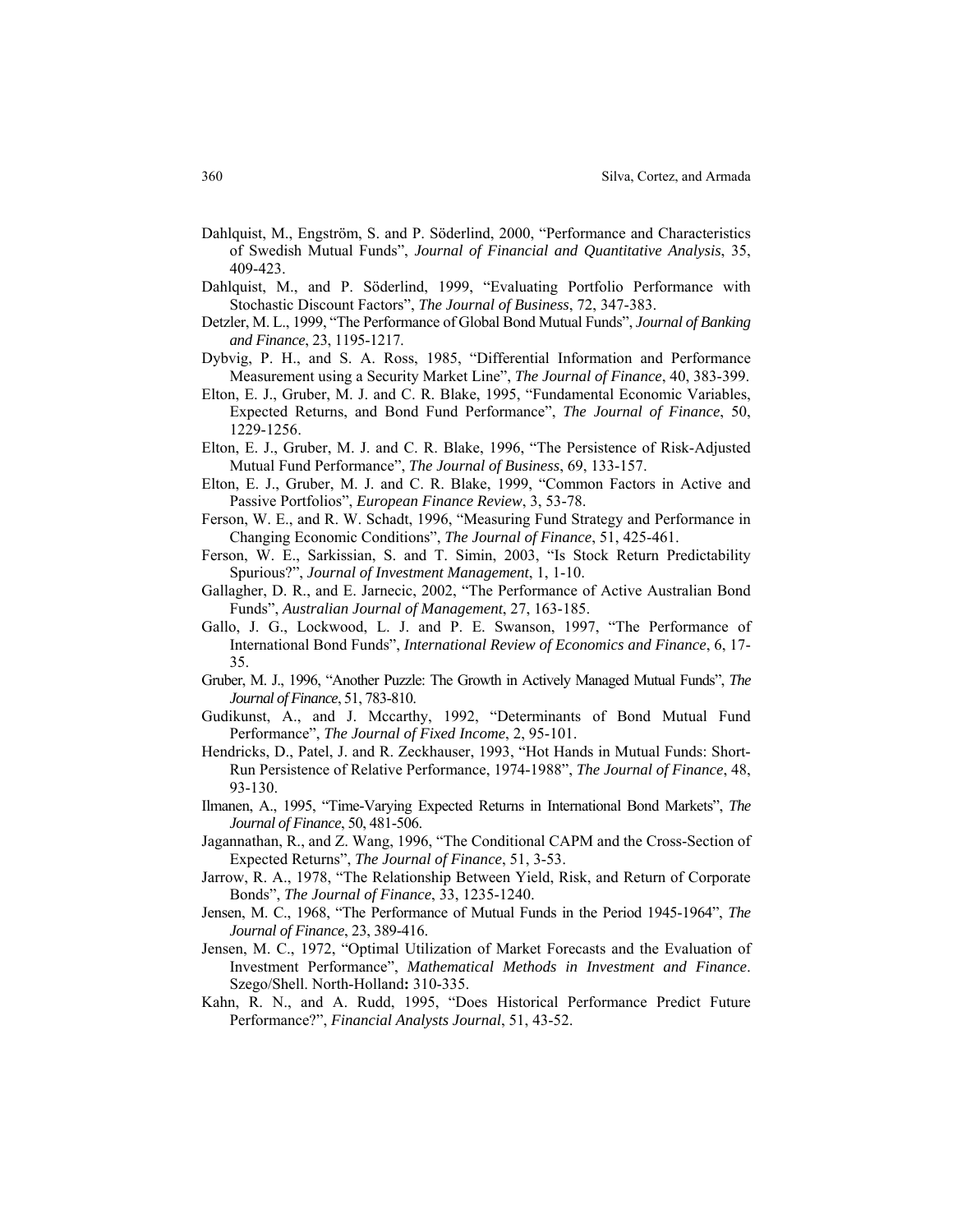- Kritzman, M., 1983, "Can Bond Managers Perform Consistently?", *The Journal of Portfolio Management*, 9, 54-56.
- Kryzanowski, L., Lalancette, S. and M. C. To, 1997, "Performance Attribution using an APT with Prespecified Macrofactors and Time-Varying Risk Premia and Betas", *Journal of Financial and Quantitative Analysis*, 32, 205-224.
- Maag, F., and H. Zimmermann, 2000, "On Benchmarks and the Performance of DEM Bond Mutual Funds", *The Journal of Fixed Income*, 10, 31-45.
- Malkiel, B. G., 1995, "Returns from Investing in Equity Mutual Funds 1971 to 1991", *The Journal of Finance*, 50, 549-572.
- Otten, R., and D. Bams, 2002, "European Mutual Fund Performance", *European Financial Management*, 8, 75-101.
- Philpot, J., Hearth, D. and J. Rimbey, 2000, "Performance Persistence and Management Skill in Nonconventional Bond Mutual Funds", *Financial Services Review*, 9, 247- 258.
- Philpot, J., Hearth, D., Rimbey, J. N. and C. T. Schulman, 1998, "Active Management, Fund Size, and Bond Mutual Fund Returns", *The Financial Review*, 33, 115-126.
- Sawicki, J., and F. Ong, 2000, "Evaluating Managed Fund Performance using Conditional Measures: Australian Evidence", *Pacific-Basin Finance Journal*, 8, 505-528.
- Silva, F. C., Cortez, M. C. and M. J. R. Armada, 2003a, "Conditioning Information and European Bond Fund Performance", *European Financial Management*, 9, 201- 230.
- Silva, F. C., Cortez, M. C. and M. J. R. Armada, 2003b, "Bond Return Predictability: An Investigation for the European Market", Working Paper, University of Minho, School of Management.